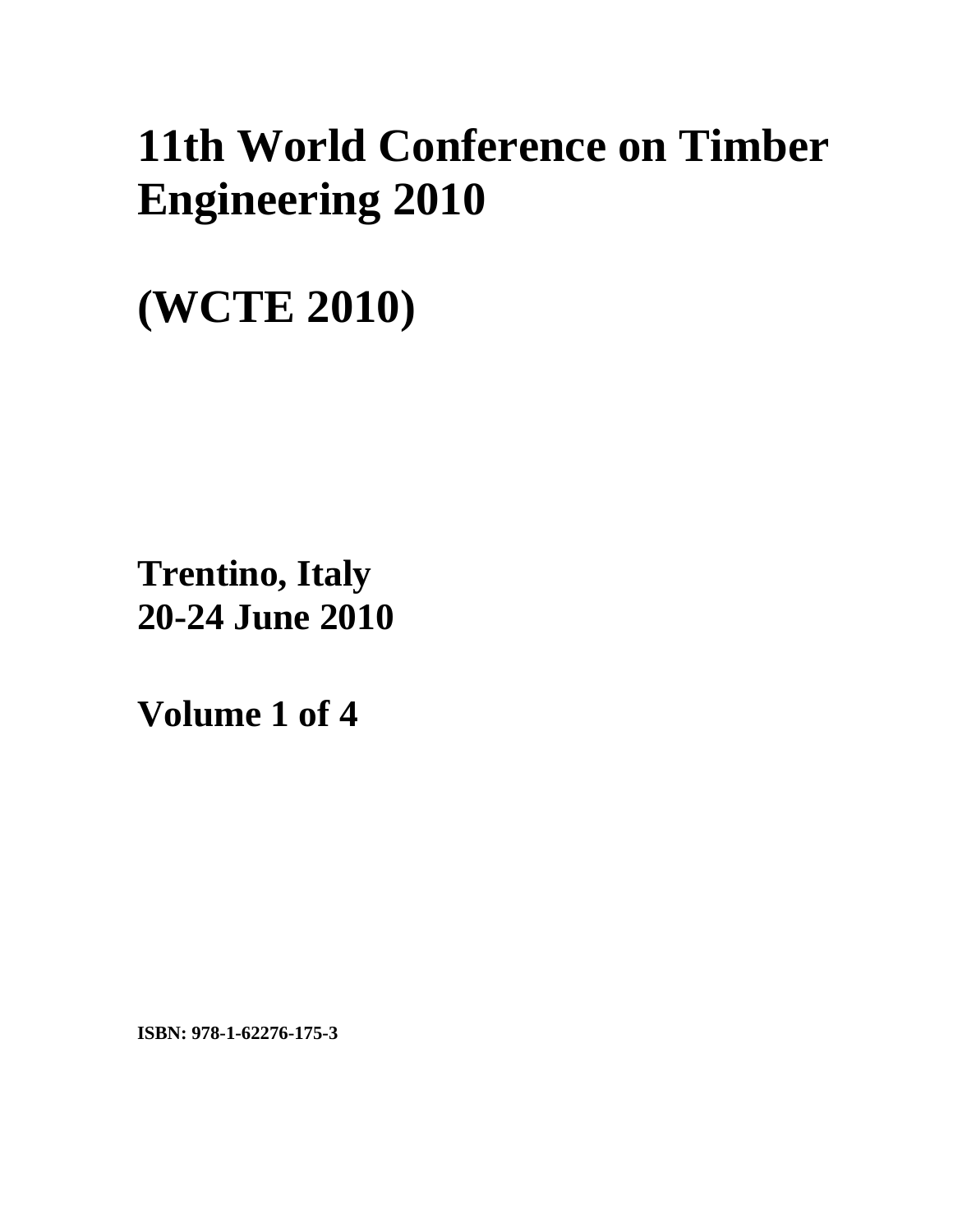**Printed from e-media with permission by:** 

Curran Associates, Inc. 57 Morehouse Lane Red Hook, NY 12571



**Some format issues inherent in the e-media version may also appear in this print version.** 

Copyright© (2010) by the Trees and Timber Institute, National Research Council All rights reserved.

Printed by Curran Associates, Inc. (2012)

For permission requests, please contact the Trees and Timber Institute, National Research Council at the address below.

Trees and Timber Institute, National Research Council Madonna Del Piano, 10-50019 Sesto Fiorentino FI Toscana

Phone: (+39) 055-52251 Fax: (+39) 055-5225507

direttore@ivalsa.cnr.it

### **Additional copies of this publication are available from:**

Curran Associates, Inc. 57 Morehouse Lane Red Hook, NY 12571 USA Phone: 845-758-0400 Fax: 845-758-2634 Email: curran@proceedings.com Web: www.proceedings.com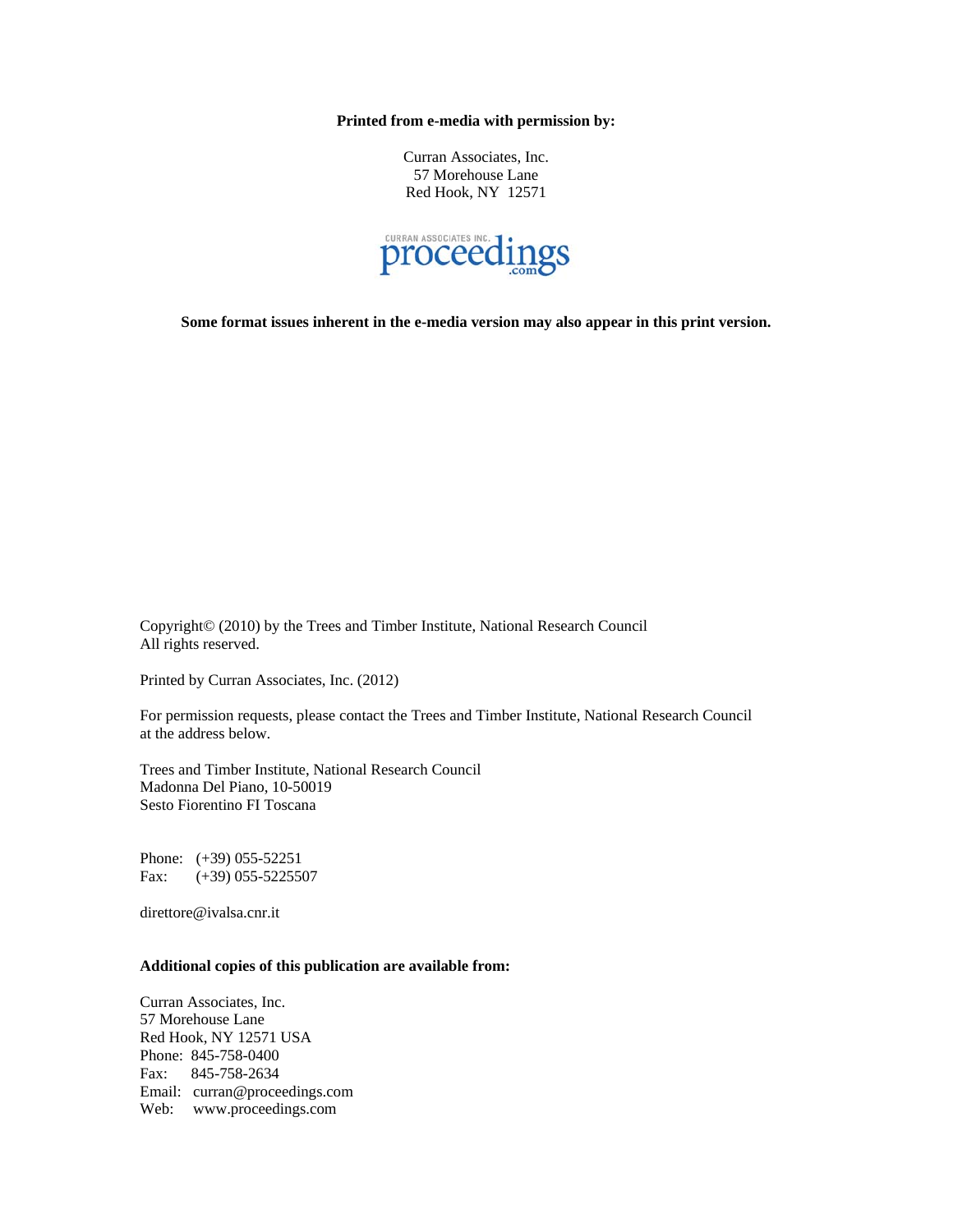# **TABLE OF CONTENTS**

#### **VOLUME 1**

#### **SESSION 1 JOINTS AND FASTENERS 1**

| Bernd Kock, Stefan M. Holzer                                                                         |      |
|------------------------------------------------------------------------------------------------------|------|
|                                                                                                      |      |
| Sandra Monteiro, Alfredo Dias, Joao Negrao                                                           |      |
| David W. Dinehart, Kristin A. Leese, Sara Patterson                                                  |      |
| The Use Of Adhesive Bulbs In The Inner End Of Drills In Order To Improve The Axial Strength Of Steel |      |
|                                                                                                      | - 27 |
| Javier Estévez, Dolores Otero, Emilio Martín, José A. Vázquez                                        |      |
|                                                                                                      |      |
| César Echavarría, Claudia De La Cruz, Julio Sánchez                                                  |      |

#### **SESSION 2 GRADING AND STRUCTURAL TIMBER 1**

| Geoffrey N Boughton, Peter M Juniper                                                                |  |
|-----------------------------------------------------------------------------------------------------|--|
|                                                                                                     |  |
| Haibin Zhou, Haiqing Ren, Jianxiong Lv, Jinghui Jiang, Xunshun Wang                                 |  |
|                                                                                                     |  |
| Markus Deublein, Raimund Mauritz, Jochen Köhler                                                     |  |
|                                                                                                     |  |
| Telmo F. M. Morgado, Jose Saporiti Machado, Alfredo M. P. G. Dias, Helena Cruz, Joao N. A. Rodriges |  |
| Predicting The Mechanical Behaviour Of Solid Pine Timber Elements Through Non And Semidestructive   |  |
|                                                                                                     |  |
| $I \sim \ell$ $C \cdot M \sim L \cdot L \cdot D \cdot L \cdot D \cdot L \cdot L$                    |  |

*José S. Machado, Pedro Palma* 

#### **SESSION 3 FINGER JOINTS AND GLUED LAMINATED TIMBER 1**

| Tero Sundström, Ari Kevarinmäki, Tomi Toratti                                                          |  |
|--------------------------------------------------------------------------------------------------------|--|
|                                                                                                        |  |
| Thomas Kruglowa, Ylva Sandin, Robert Kliger                                                            |  |
|                                                                                                        |  |
| Kazumi Hijikata, Hideki Idota, Naoko Tsujimoto                                                         |  |
|                                                                                                        |  |
| Juan Correal, Fernando Ramirez, Soffy Gonzalez, Jessica Camacho                                        |  |
| Evaluation Of Finger-Jointed Laminae For Glulam Timber By Acoustic Emission. Development Of Evaluation |  |
|                                                                                                        |  |
| Takeshi Ohuchi, Eri Sato, Yoshiyasu Fujimoto                                                           |  |

#### **SESSION 4 COMPOSITE STRUCTURES 1**

| Massimo Fragiacomo, Jörg Schänzlin                                     |  |
|------------------------------------------------------------------------|--|
|                                                                        |  |
| Roberto Crocetti, Tiziano Sartori, Mathias Flansbjer                   |  |
|                                                                        |  |
| Alfredo M. P. G. Dias                                                  |  |
|                                                                        |  |
| Christophe Gerber, Keith Crews, Matteo Foscoliano, Salvatorangelo Agus |  |
|                                                                        |  |
| Wolfgang Winter, Werner Hochhauser, Klaus Kreher                       |  |

#### **SESSION 5: DESIGN AND ENGINEERING TOOLS 1**

| Staffan Svensson, Jochen Köhler |  |
|---------------------------------|--|
|                                 |  |
| Vijaya Gopu, Marc Levitan       |  |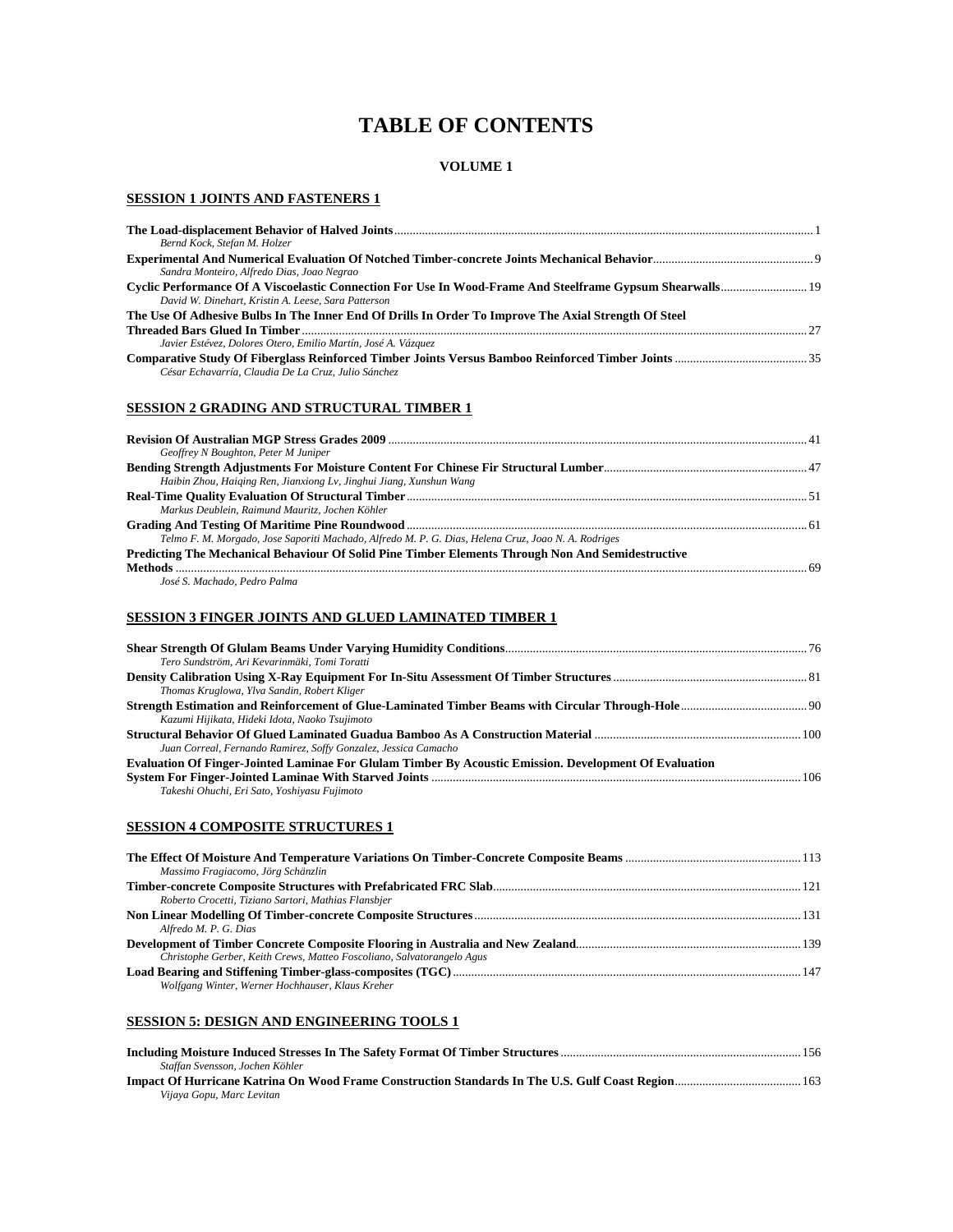| Critical Research Needs Identified By The ASCE Workshop On Wood Engineering Challenges In The New |     |
|---------------------------------------------------------------------------------------------------|-----|
|                                                                                                   | 172 |
| Vijaya Gopu, Rakesh Gupta, John Van De Lindt                                                      |     |
|                                                                                                   |     |
| Kazuhiro Yamaguchi, Yoshihiro Kobayashi, Masahiro Inayama                                         |     |
|                                                                                                   |     |
| Lilita Ozola                                                                                      |     |

### **SESSION 6 ENGINEERING WOOD PRODUCTS 1**

| Williams Muñoz, Mohammad Mohammad, Sylvain Gagnon     |  |
|-------------------------------------------------------|--|
|                                                       |  |
| Heinrich Kreuzinger                                   |  |
|                                                       |  |
| Alessandra Gubana                                     |  |
|                                                       |  |
| Peter Mestek, Stefan Winter                           |  |
|                                                       |  |
| Thomas Bogensperger, Thomas Moosbrugger, Gregor Silly |  |

### **SESSION 7 JOINTS AND FASTENERS 2**

| Ulrich Hübner, Mathias Rasser, Gerhard Schickhofer                                                |  |
|---------------------------------------------------------------------------------------------------|--|
| Frank Brühl, Ulrike Kuhlmann                                                                      |  |
|                                                                                                   |  |
| Chul-Ki Kim, Jung-Kwon Oh, Jun-Jae Lee                                                            |  |
|                                                                                                   |  |
| Mohammad Mohammad, Williams Muñoz Toro, Pierre Ouenneville, Alexander Salenikovich                |  |
| Influence Of Wood Densification On Withdrawal Strength Of Fasteners In Eastern Cottonwood Populus |  |
|                                                                                                   |  |
| Mehrab Madhoushi, Mohammad Gray, Taghi Tabarsa                                                    |  |

### **SESSION 8 GRADING AND STRUCTURAL TIMBER 2**

| Zhao-Hui Wang, Hai-Oing Ren, Wan-Li Lou, Ke-Zhen Liu                                                         |      |
|--------------------------------------------------------------------------------------------------------------|------|
|                                                                                                              |      |
| Peter Stapel, Jan-Willem Van De Kuilen                                                                       |      |
|                                                                                                              |      |
| Michela Nocetti, Martin Bacher, Michele Brunetti, Alan Crivellaro, Jan-Willem G. Van De Kuilen               |      |
| Effect Of Using A Hot-Press To Suppress Surface Checks In Sugi Boxed Heart Square Timbers During The         |      |
|                                                                                                              | -293 |
| Akihiro Matsumoto, Hisato Oda, Takanori Arima, Noboru Fujimoto                                               |      |
| Assessment Of Local Timber Defects During Testing And Grading As Influenced By Machine Approval Procedure300 |      |
| Andreas Rais, Peter Stapel, Jan-Willem Van De Kuilen                                                         |      |

# **SESSION 9 FINGER JOINTS AND GLUED LAMINATED TIMBER 2**

| Gerhard Dill-Langer, Consolata Russelli, Simon Aicher                                                        |      |
|--------------------------------------------------------------------------------------------------------------|------|
| Hideki Aoi, Kenji Aoki, Ken-Ichi Sugimoto, Atsushi Miyatake, Fumio Kamiya                                    |      |
| Gluing Of European Beech (Fagus Sylvatica L.) And Douglas Fir (Pseudotsuga Menziesii Mirb.) For Load Bearing | -325 |
| Michael Schmidt, Markus Knorz                                                                                |      |
| Reiner Hofmann, Ulrike Kuhlmann                                                                              |      |
| Kristoffer Karlsson, Roberto Crocetti, Robert Kliger                                                         |      |

# **SESSION 10 COMPOSITE STRUCTURES 2**

| David Yeoh, Massimo Fragiacomo, Andrew Buchanan, Bruce Deam |  |
|-------------------------------------------------------------|--|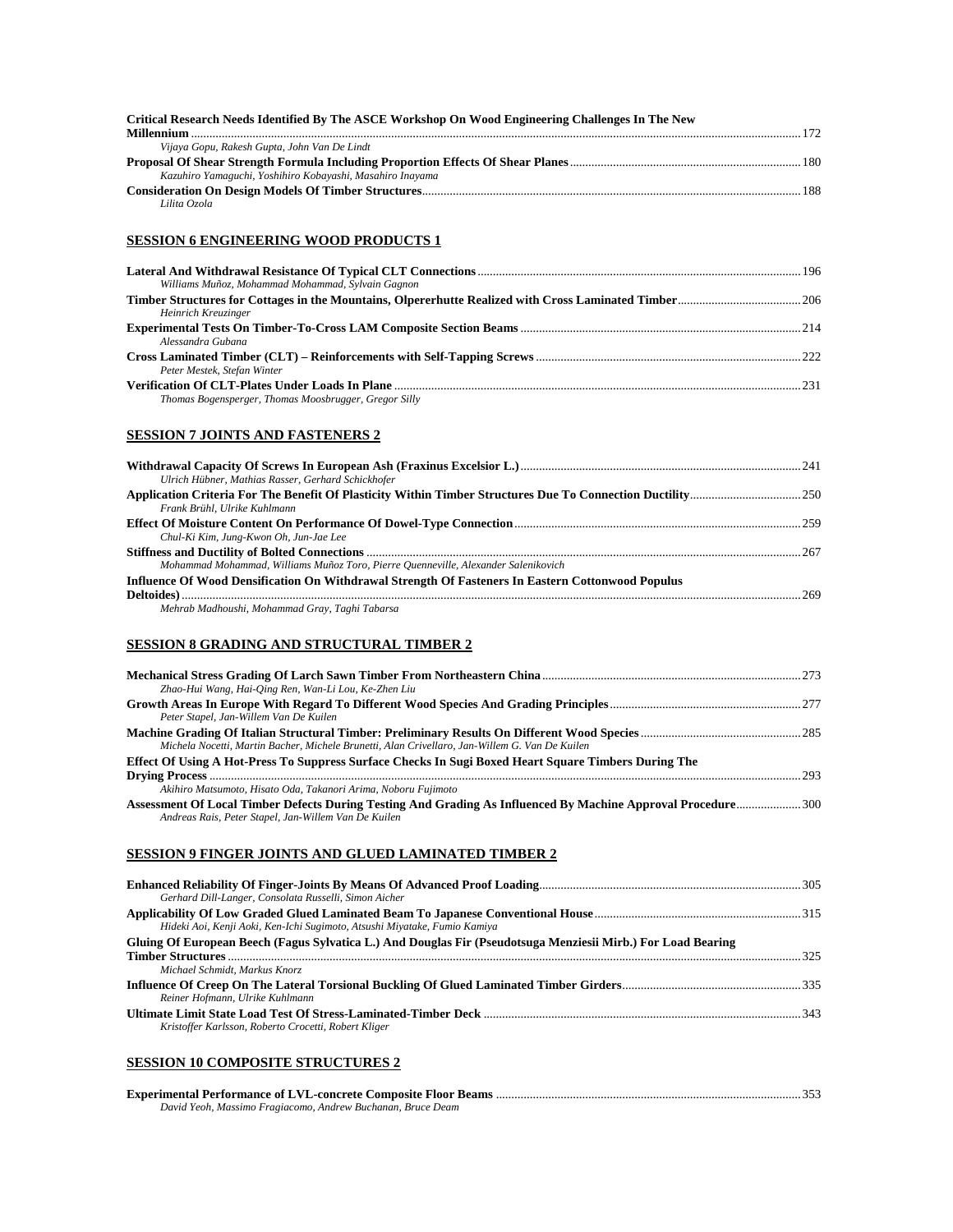| Nor Hayati Abd. Ghafar, Bruce Deam, Massimo Fragiacomo                            |  |
|-----------------------------------------------------------------------------------|--|
|                                                                                   |  |
| Jeno Balogh, Nathan Miller, Massimo Fragiacomo, Richard Gutkowski                 |  |
|                                                                                   |  |
| Habib Dagher, Howard Gray, William Davids, Rodrigo Silva-Henriquez, Jacques Nader |  |
|                                                                                   |  |
| Mizi Fan                                                                          |  |

#### **SESSION 11 DESIGN AND ENGINEERING TOOLS 2**

| Joseph R. Loferski, Frank Woeste                                                                                                                          |  |
|-----------------------------------------------------------------------------------------------------------------------------------------------------------|--|
| Ad J. M. Leijten, André J. M. Jorissen                                                                                                                    |  |
| Reliability Assessment Of Roof Sheathing Performance In Light Wood Frame Structures Subjected To Wind                                                     |  |
|                                                                                                                                                           |  |
| Maral Amini, Bohumil Kasal                                                                                                                                |  |
|                                                                                                                                                           |  |
| David O. Prevatt, Peter L. Datin, Akwasi F. Mensah, Kenneth Martin, Rakesh Gupta, Dao Thang, John Van De Lindt                                            |  |
| Toward A Performance-Based Procedure For Direct Displacement Design Of Engineered Woodframe Structures 415<br>Yue Wang, David V. Rosowsky, Weichiang Pang |  |

#### **SESSION 12 ENGINEERING WOOD PRODUCTS 2**

| Reinhard Stürzenbecher, Karin Hofstetter, Josef Eberhardsteiner                                                                                 |  |
|-------------------------------------------------------------------------------------------------------------------------------------------------|--|
|                                                                                                                                                 |  |
| Arne Gülzow, René Steiger, Daniel Gsell                                                                                                         |  |
|                                                                                                                                                 |  |
| Erik Serrano, Bertil Enquist                                                                                                                    |  |
|                                                                                                                                                 |  |
| Alessandro Palermo, Stefano Pampanin, David Carradine, Andrew H. Buchanan, Bruno Dal Lago, Claudio Dibenedetto, Simona<br>Giorgini, Paola Ronca |  |
| Development Of Reinforce Method For Bending Stiffness Of Compound Beam Using Pin-Keved Joint - Effect Of                                        |  |
|                                                                                                                                                 |  |

*Takuro Mori, Munekazu Minami, Kiho Jung, Akihisa Kitamori, Kohei Komatsu* 

#### **SESSION 13 JOINTS AND FASTENERS 3**

| Pål Ellingsbø, Kjell Arne Malo                                                   |  |
|----------------------------------------------------------------------------------|--|
|                                                                                  |  |
| Marc Oudjene, Mourad Khelifa                                                     |  |
|                                                                                  |  |
| Carmen Sandhaas, Jan-Willem Van De Kuilen, Hans Joachim Blass, Geert Ravenshorst |  |
|                                                                                  |  |
| Sebastián Varela, Juan F. Correal, Fernando Ramírez                              |  |
|                                                                                  |  |
| Seiichiro Ukyo, Masahiko Karube, Masaki Harada, Hideki Aoi                       |  |

#### **SESSION 14 GRADING AND STRUCTURAL TIMBER 3**

| Use Of Artificial Neural Networks In Timber Engineering: Calculating Modulus Of Elasticity Using Non-    |  |
|----------------------------------------------------------------------------------------------------------|--|
|                                                                                                          |  |
| Francisco García Fernández, Luis García Esteban, Paloma De Palacios De Palacios, Antonio Guindeo Casasús |  |
|                                                                                                          |  |
| Hirofumi Ido, Hirofumi Nagao, Hideo Kato                                                                 |  |
|                                                                                                          |  |
| Alpo Ranta-Maunus, Goran Turk                                                                            |  |
| Investigation Into The Physical Properties Of Reclaimed Timber Beams, To Generate A Simplified Method Of |  |
|                                                                                                          |  |
| Michael Smith                                                                                            |  |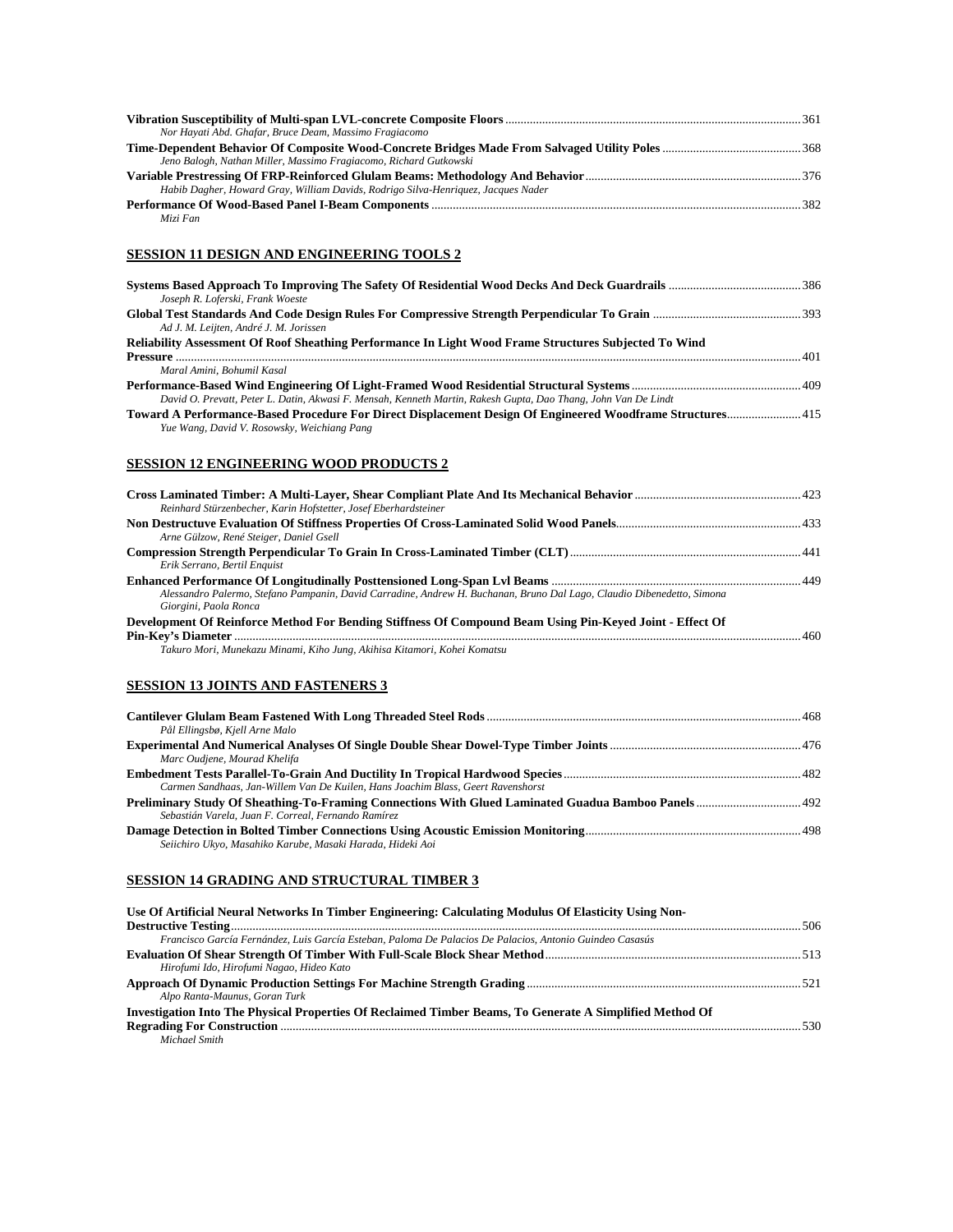#### **SESSION 15 FINGER JOINTS AND GLUED LAMINATED TIMBER 3**

| Tomaž Pazlar, Jelena Srpcic, Simon Schnabl, Stane Srpcic                |  |
|-------------------------------------------------------------------------|--|
|                                                                         |  |
| Elisabeth Kastner, Reinhard Brandner, Gerhard Schickhofer               |  |
|                                                                         |  |
| Buan Anshari, Zhongwei Guan, Kohei Komatsu, Akihisa Kitamori, Kiho Jung |  |
|                                                                         |  |
| Miljenko Haiman, Krunoslav Pavkovic, Boris Baljkas                      |  |
|                                                                         |  |
| Shiro Aratake, Hideki Morita, Takanori Arima                            |  |

#### **SESSION 16 COMPOSITE STRUCTURES 3**

| Elzbieta Lukaszewska, Massimo Fragiacomo                                                              |  |
|-------------------------------------------------------------------------------------------------------|--|
|                                                                                                       |  |
| Martin Schäfers, Werner Seim                                                                          |  |
|                                                                                                       |  |
| Mohammad Yahyaei Moayyed, Farid Taheri                                                                |  |
|                                                                                                       |  |
| Jerzy Jasienko, Tomasz Nowak, Dariusz Czepizak                                                        |  |
| Numerical Modeling Strategy For Analyzing The Behavior Of Shear Connectors In Wood-Concrete Composite |  |
|                                                                                                       |  |
| Carlito Calil Junior, Julio Cesar Molina                                                              |  |
|                                                                                                       |  |

#### **SESSION 17 CULTURAL HERITAGE ASSESSMENT 1**

| Nimet Oztank                                                                                              |  |
|-----------------------------------------------------------------------------------------------------------|--|
| Giulia Bettiol, Maria Rosa Valluzzi, Enrico Garbin, Claudio Menichelli                                    |  |
| RILEM TC 215 In-Situ Assessment Of Structural Timber: Report On Activities And Application Of Assessment  |  |
|                                                                                                           |  |
| Thomas Tannert, Bohumil Kasal, Ronald Anthony                                                             |  |
| Mehrab Madhoushi, Javid Eimanian                                                                          |  |
| Mechanical Analysis Of Lateral Loading Behaviour On Japanese Tradiotinal Frame Structure Depending On The |  |
|                                                                                                           |  |
| Akihisa Kitamor, Kiho Jung, Ivon Hassel, Wenshao Chang, Kohei Komatsu, Yoshiyuki Suzuki                   |  |

#### **SESSION 18 ENGINEERING WOOD PRODUCTS 3**

| Arijit Sinha, Rakesh Gupta, John A. Nairn              |  |
|--------------------------------------------------------|--|
|                                                        |  |
| Peggi L. Clouston, Sanjay R. Arwade, Meghan Krupka     |  |
|                                                        |  |
| Yasunobu Noda, Naoyuki Furuta, Kohei Komatsu           |  |
|                                                        |  |
| Andreas Heiduschke, Peer Haller                        |  |
|                                                        |  |
| Manoochehr Ardalany, Bruce L. Deam, Massimo Fragiacomo |  |

#### **SESSION 19 JOINTS AND FASTENERS 4**

| Moment Joints In Timber Frames Using Glued-In Steel Rods: Experimental Investigation Of Longterm                          |  |
|---------------------------------------------------------------------------------------------------------------------------|--|
|                                                                                                                           |  |
| Massimo Fragiacomo, Mark Batchelar, Chris Wallington, Andy Buchanan                                                       |  |
|                                                                                                                           |  |
| Hiroki Fukazawa, Keiichi Tsubouchi, Jyunnichi Motooka, Mutsuo Amemiya, Hiroyuki Noguchi                                   |  |
|                                                                                                                           |  |
| Kazuki Tachibana, Hiroshi Isoda, Tomoya Okazaki, Mikio Koshihara, Hidemaru Shimizu, John W. Van De Lindt, Steven E. Pryor |  |
|                                                                                                                           |  |
| Kenji Kobayashi, Masahiro Inayama, Naoto Ando                                                                             |  |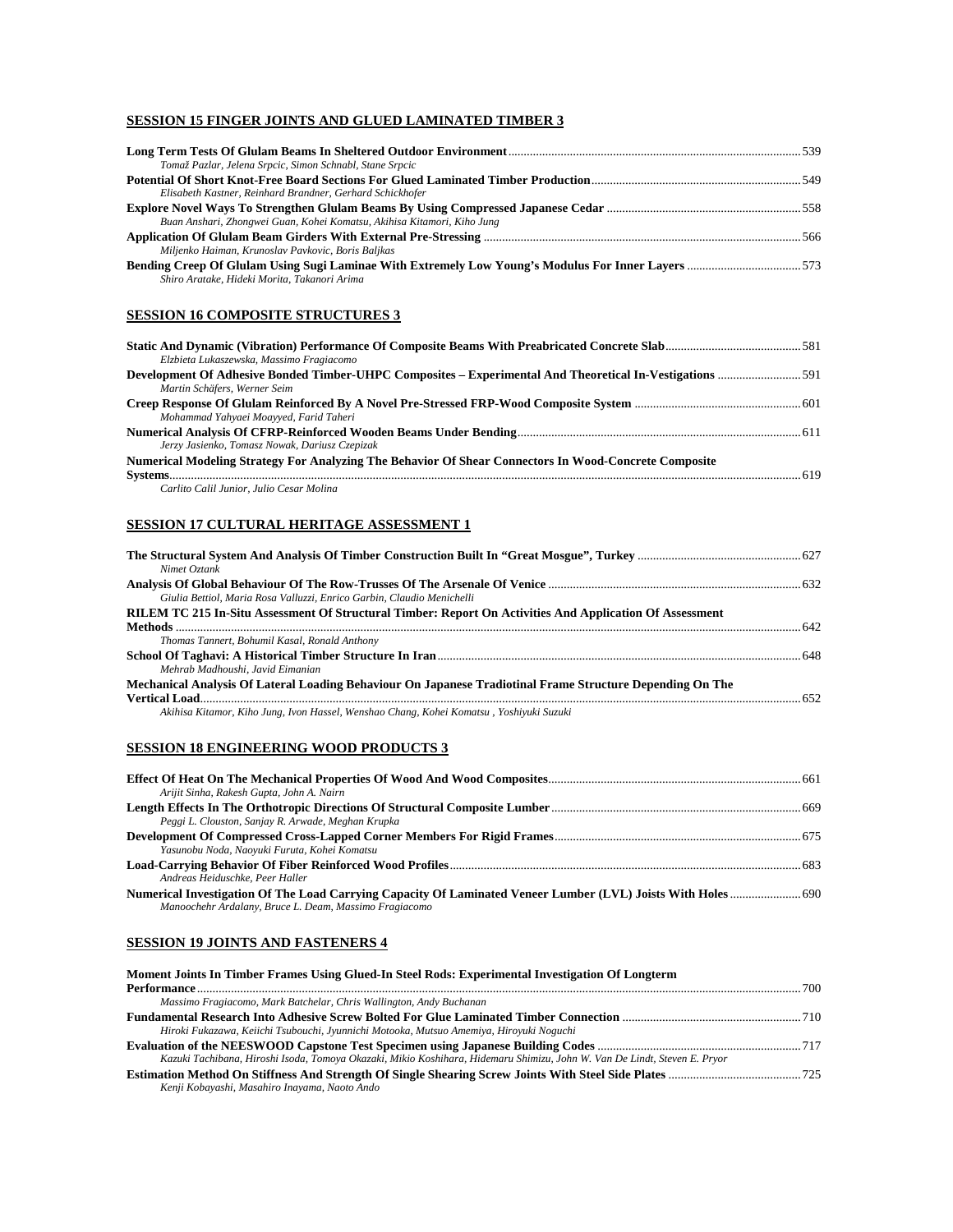| Ernst Gehri |  |
|-------------|--|

### **SESSION 20 GRADING AND STRUCTURAL TIMBER 4**

| Kwang-Mo Kin, Kug-Bo Shim                                             |  |
|-----------------------------------------------------------------------|--|
|                                                                       |  |
| Andreas Eiser, Gerhard Schickhofer                                    |  |
|                                                                       |  |
| Adriano Ballarin, Pedro Almeida, Hernando Lara Palma, Roberto Colenci |  |
|                                                                       |  |
| Rune Ziethén, Anders Lycken, Charlotte Bengtsson                      |  |
|                                                                       |  |
| Anders Olsson, Jan Oscarsson, Marie Johansson, Bo Källsner            |  |

#### **SESSION 21 FINGER JOINTS AND GLUED LAMINATED TIMBER 4**

| Enchun Zhu, Huazhang Zhou                                         |  |
|-------------------------------------------------------------------|--|
|                                                                   |  |
| Reinhard Brandner, Gerhard Schickhofer                            |  |
|                                                                   |  |
| Humihiko Gotou, Masahide Daikokuya, Takanobu Sasaki, Kaoru Hasebe |  |
|                                                                   |  |
| Matthias Frese                                                    |  |

#### **SESSION 22 ROAD AND HYDRAULIC STRUCTURES 1**

| James P. Wacker, Xiping Wang, David E. Kretschmann, Douglas R. Rammer                             |  |
|---------------------------------------------------------------------------------------------------|--|
|                                                                                                   |  |
| Jin-Ah Lim, Chun-Young Park, Hyung-Kun Kim, Hyanmyeong Yeo, Jun-Jae Lee                           |  |
|                                                                                                   |  |
| Joachim Wegscheider, Abdy Kermani, Geoff Freedman, Camilla Colla                                  |  |
|                                                                                                   |  |
| Antonio Alves Dias, Pedro Gutemberg De Alcântara Segundinho, Marcelo Rodrigo Carreira             |  |
| Fatigue Strength Of Timber-Concretecomposite Bridges: Determination Of A S-N-Line For The Grooved |  |
|                                                                                                   |  |
| Pietro Aldi, Ulrike Kuhlmann                                                                      |  |

#### **SESSION 23 CULTURAL HERITAGE ASSESSMENT 2**

| Naohito Kawai, Hiroshi Isoda, Takafumi Nakagawa, Tadashi Mikoshiba, Minoru Okabe                          |  |
|-----------------------------------------------------------------------------------------------------------|--|
| Characteristics And Diagnosing Technology Of Biodegradation In Wooden Historical Buildings - A Case Study |  |
|                                                                                                           |  |
| Yoshihisa Fujii, Yuko Fujiwara, Rika Kigawa, Tatsuru Suda, Yoshiyuki Suzuki                               |  |
|                                                                                                           |  |
| Yasuhiro Hayashi, Chiaki Watanabe, Noriko Takiyama, Toshiyuki Tai, Yu Hasebe                              |  |
|                                                                                                           |  |
| Tsugunori Kimoto, Masahiro Inayama                                                                        |  |
| Evaluation Of Structural Performance Of Existing Traditional Timber Structures In Japan By Microtremor    |  |
|                                                                                                           |  |
| $\boldsymbol{V}$ amiki Chiba. $\boldsymbol{V}$ aomi Euitta.                                               |  |

*Kazuki Chiba, Kaori Fujita* 

#### **VOLUME 2**

#### **SESSION 24 SEISMIC AND RACKING DESIGN 1**

| Wuchuan Pu, Kazuhiko Kasai                                             |  |
|------------------------------------------------------------------------|--|
|                                                                        |  |
| Bohumil Kasal, Andreas Heiduschke, Stanislav Pospisil, Shota Urushadze |  |
|                                                                        |  |
| Elia Terzi                                                             |  |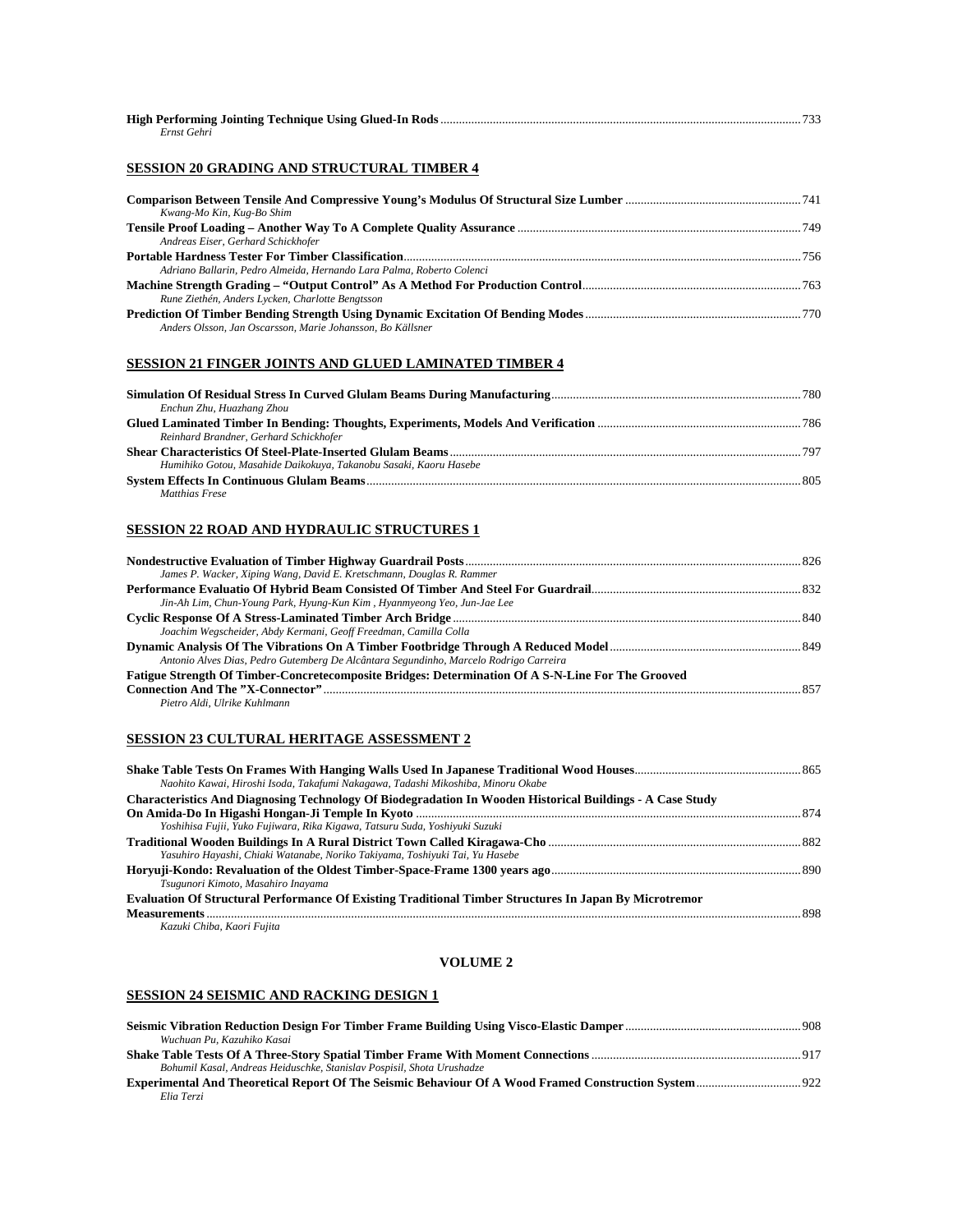| Minoru Okabe, Ario Ceccotti, Motoi Yasumura, Chikahiro Minowa, Naohito Kawai, Carmen Sandhaas, Hidemaru Shimizu |  |
|-----------------------------------------------------------------------------------------------------------------|--|
|                                                                                                                 |  |
| Mohammed Noory, Ian Smith, Andi Asiz                                                                            |  |

#### **SESSION 25 JOINTS AND FASTENERS 5**

| Masato Nakao, Masami Gotou, Yoshiyuki Suzuki                                   |  |
|--------------------------------------------------------------------------------|--|
|                                                                                |  |
| Alexander Salenikovich, Baptiste Legras, Mohammad Mohammad, Pierre Ouenneville |  |
|                                                                                |  |
| Maik Gehloff, Maximilian Closen, Frank Lam                                     |  |
|                                                                                |  |
| <b>Stuart Lewis, Matt Vinson</b>                                               |  |
|                                                                                |  |
| Matt Vinson, Stu Lewis                                                         |  |

#### **SESSION 26 GRADING AND STRUCTURAL TIMBER 5**

| Pierre Simon, Hubert Maigre, Loane Bigorgne, Dominique Eyheramendy, Jean-Francois Jullien                   |  |
|-------------------------------------------------------------------------------------------------------------|--|
| Thermally Modified Beechwood As A Structural Material: Allocation To European Strength-classes And Relevant |  |
|                                                                                                             |  |
| Robert Widmann, Wilfried Beikircher                                                                         |  |
| Geert Ravenshorst, Jan-Willem Van De Kuilen                                                                 |  |
|                                                                                                             |  |
| David E. Kretschmann, James J. Bridwell, Tim C. Nelson                                                      |  |
| Bending Properties And Visual Grade Of Chinese Fir Plantation Dimension Lumber: Effect Of Pith And Growth   |  |
|                                                                                                             |  |
| Jinghui Jiang, Jianxiong Lu, Haiging Ren, Long Chao                                                         |  |

#### **SESSION 27 FINGER JOINTS AND GLUED LAMINATED TIMBER 5**

| Gary Raftery, Annette Harte                                                                                  |  |
|--------------------------------------------------------------------------------------------------------------|--|
| Brvan Walford                                                                                                |  |
| Unlocking The Secret Of Finger-Joint Strength - The Significant Correlation Between Fingerjoint Strength And |  |
|                                                                                                              |  |
| Lin Hu, Richard Desjardins                                                                                   |  |
|                                                                                                              |  |
| Maurice Brunner, Martin Lehmann, Sebastian Kraft, Urs Fankhauser, Klaus Richter                              |  |
|                                                                                                              |  |
| Cláudio José Dos Santos, Carlito Calil Junior, Antonio Alves Dias, Einar Pires De Lima                       |  |

#### **SESSION 28 ROAD AND HYDRAULIC STRUCTURES 2**

| Karl Rautenstrauch, Jens Mueller, Antie Simon                                                               |  |
|-------------------------------------------------------------------------------------------------------------|--|
|                                                                                                             |  |
| Masahiko Karube, Tomoyuki Hayashi, Hideo Kato, Atsushi Miyatake, Kenta Shindou, Kenji Aoki, Kazuhiko Fujita |  |
|                                                                                                             |  |
| Leander Bathon, Oliver Bletz-Mühldorfer                                                                     |  |
|                                                                                                             |  |
| René Steiger, Sandy Schubert, Arne Gülzow, Martin Hugener, Daniel Gsell                                     |  |
|                                                                                                             |  |
| Glauco Feltrin, René Steiger, Daniel Gsell, Arne Gülzow, William Wilson                                     |  |

#### **SESSION 29 CULTURAL HERITAGE ASSESSMENT 3**

| Chikahiro Minowa, Naohito Kawai, Hideyuki Maekawa, Kazuhiko Nitto, Toshikazu Hanazato, Yasushi Niitsu |  |
|-------------------------------------------------------------------------------------------------------|--|
|                                                                                                       |  |
| Enchun Zhu, Zhiyong Chen, Jinglong Pan, Linan Wang                                                    |  |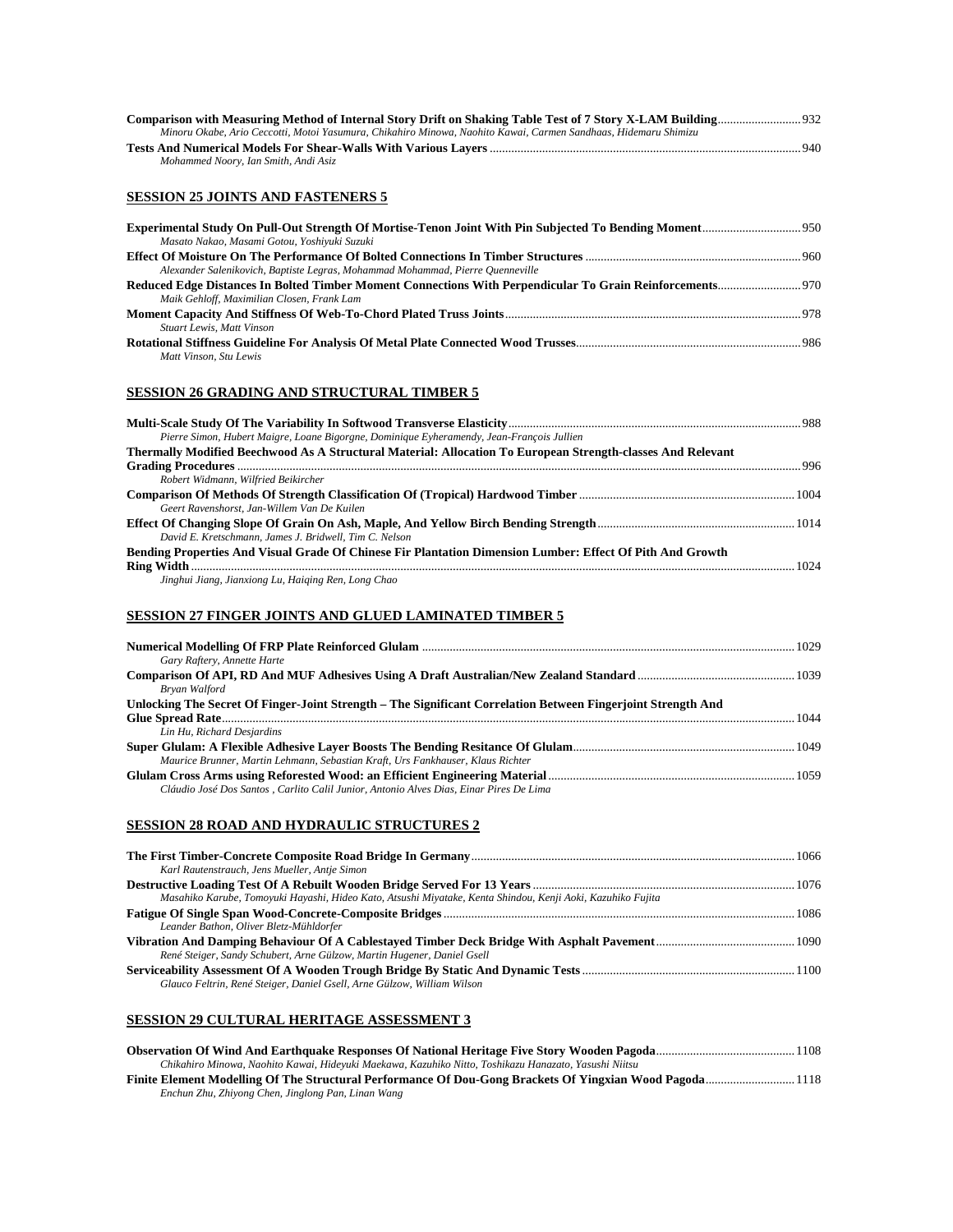| Nobuyoshi Yamaguchi, Hirofumi Sakuma                                                                       |  |
|------------------------------------------------------------------------------------------------------------|--|
| Effects Of Tenon Depths And Bolt Constraint Conditions On The Mechanical Behavior Of Semi-Rigid Joints Of  |  |
|                                                                                                            |  |
| Lang-Dong Lin, Yeou-Fong Li, Ming-Jer Tsai, Cheng-Nan Liao, Jenn-Hui Tsai                                  |  |
|                                                                                                            |  |
| Guillermo Íñiguez, Francisco Arriaga, Miguel Esteban, Ignacio Bobadilla, Carlos González, Roberto Martínez |  |

### **SESSION 30 SEISMIC AND RACKING DESIGN 2**

| Performance of Wood-Frame Construction in Seismic Event – a Field Survey of the May 12 Wenchuan |  |
|-------------------------------------------------------------------------------------------------|--|
|                                                                                                 |  |
| Chun Ni, Hans Rainer, Ghasan Doudak, Haiyan Zhang, Helen Guo                                    |  |
|                                                                                                 |  |
| J. D. Dolan, K. A. Duchateau, J. O'Dell, M. P. Wolcott, S. Johnson                              |  |
|                                                                                                 |  |
| Motoi Yasumura                                                                                  |  |
|                                                                                                 |  |
| Hidemaru Shimizu, Izumi Nakamura, Chikahiro Minowa                                              |  |
|                                                                                                 |  |
| Yasuhiro Araki, Azusa Ito, Mototsugu Tabuchi                                                    |  |

### **SESSION 31 JOINTS AND FASTENERS 6**

| Natalino Gattesco, Alessandra Gubana, Manuela Buttazzi                                              |  |
|-----------------------------------------------------------------------------------------------------|--|
|                                                                                                     |  |
| Natalino Gattesco, Alessandra Gubana, Manuela Buttazzi                                              |  |
|                                                                                                     |  |
| Andi Asiz, Lina Zhou, Ying Hei Chui                                                                 |  |
| Recommendations For Design Of Anchoring Devices For Bottom Rails In Partially Anchored Timber Frame |  |
|                                                                                                     |  |
| Ulf Arne Girhammar, Bo Källsner, Per-Anders Daerga                                                  |  |
|                                                                                                     |  |
| Gernot Pirnbacher, Gerhard Schickhofer                                                              |  |

### **SESSION 32 MECHANICAL MODELLING 1**

| Jochen Kohler                                                                |  |
|------------------------------------------------------------------------------|--|
|                                                                              |  |
| Stefania Fortino, Tomi Toratti                                               |  |
|                                                                              |  |
| Vlatka Rajcic, Dean Cizmar, Poul Henning Kirkegaard, John Dalsgaard Sørensen |  |
|                                                                              |  |
| Philipp Dietsch, Stefan Winter                                               |  |
|                                                                              |  |
| José M. Cabrero. Kifle G. Gebremedhin                                        |  |

#### **SESSION 33 ENVIRONMENTAL IMPACT 1**

| Stephen John, Nicolas Perez, Andrew H. Buchanan     |  |
|-----------------------------------------------------|--|
|                                                     |  |
| Stephan Ott, Stefan Winter                          |  |
|                                                     |  |
| Valeria Marta Rocco, Teresa Pochettino, Andrea Moro |  |
| Julius Natterer, Yu-Hsiang Yeh                      |  |

#### **SESSION 34 BUILDING SYSTEMS 1**

| Till Vallée, Thomas Tannert, Simon Hehl, Markus Schwendimann                                               |      |
|------------------------------------------------------------------------------------------------------------|------|
| Prediction Of Modal Frequencies, Modal Shapes And Static Point Load Deflections Of I-Joist Timber Flooring |      |
|                                                                                                            | 1324 |
| Jan Weckendorf, Binsheng Zhang, Abdy Kermani                                                               |      |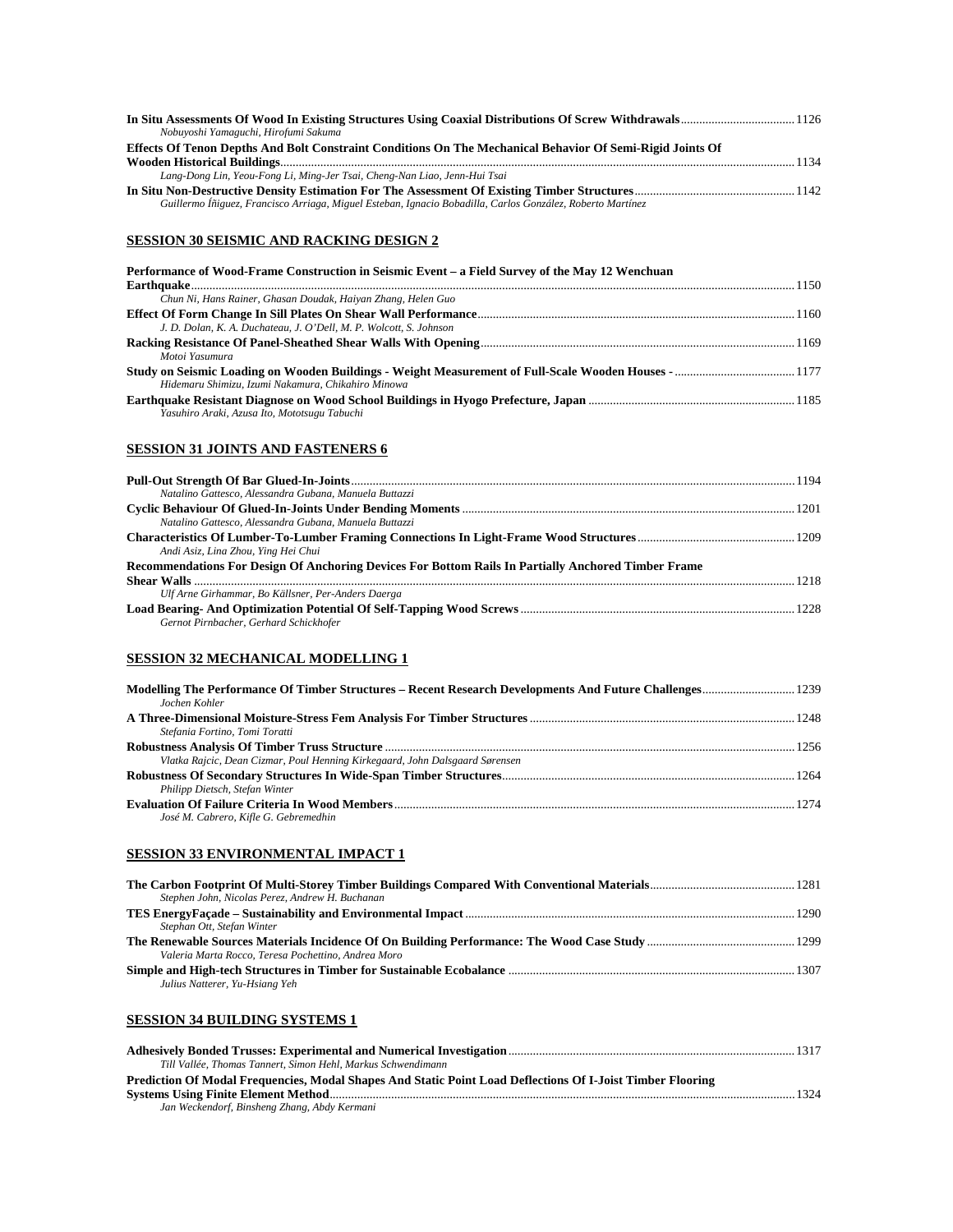|                                                     | 1334 |
|-----------------------------------------------------|------|
| Yan Xiao, Guo Chen, Bo Shan, Liyong She             |      |
|                                                     |      |
| Gopinath Gupta, Andi Asiz, Ying-Hei Chui, Ian Smith |      |
|                                                     |      |
| Xiaobin Song, Frank Lam                             |      |

### **SESSION 35 REPAIR AND MONITORING TECHNOLOGIES 1**

| Liu Yan, Zou-Xiaojin, Guo Yun                                                                             |  |
|-----------------------------------------------------------------------------------------------------------|--|
| Sergio J. Sanabria, Juerg Neuenschwander, Peter Niemz, Urs Sennhauser                                     |  |
| Glulam Exposed Structures for Long Span Bridges in Italy: The Importance of an Adequate Durability Design |  |
| Giorgio Bignotti                                                                                          |  |
| Eleftheria Tsakanika-Theohari, Harris Mouzakis<br>Masahiro Watabe                                         |  |

### **SESSION 36 SEISMIC AND RACKING DESIGN 3**

| Numerical Analysis For Evaluation Of The Effect Of Exterior Walls On Seismic Performance Of Wooden Post-        |  |
|-----------------------------------------------------------------------------------------------------------------|--|
|                                                                                                                 |  |
| Takafumi Nakagawa, Takahiro Tsuchimoto, Tatsuya Miyake, Naohito Kawai, Masamitsu Ohta                           |  |
| 1407 The Impact Of Tongue And Gulls Connection System For Earthquake Resistance For Javanese Wooden House  1407 |  |
| Yulianto P Prihatmaji, Akihisa Kitamori, Kohei Komatsu                                                          |  |
| Exponential Hysteretic Characteristics Of Wooden Structures: Model Development And Experiment Validation  1413  |  |
| Ying Gao, Hisamitsu Kajikawa                                                                                    |  |
|                                                                                                                 |  |
| Noriko Takiyama, Mitsuhiro Miyamoto, Yugo Ishizuka, Haruki Takahashi, Dyah Arnawati, Yasuhiro Hayashi           |  |
| Residual Seismic Performance Of Wooden Buildings By Low Cost Sensor Recording Maximum Connection                |  |
|                                                                                                                 |  |
| Mitsuhiro Miyamoto, Noriko Takiyama, Haruki Takahashi, Yugo Ishizuka, Yasuhiro Hayashi                          |  |
|                                                                                                                 |  |

### **POSTER SESSION – CULTURAL HERITAGE ASSESSMENT**

| Özlem Bozkurt, Züleyha Bozkurt                                                                                               |  |
|------------------------------------------------------------------------------------------------------------------------------|--|
| Combined Methods For In Situ Mechanical Identification Of Ancient Timber Structures Based On Non-                            |  |
|                                                                                                                              |  |
| Maria Rosaria Grippa, Beatrice Faggiano, Anna Marzo, Federico M. Mazzolani                                                   |  |
| Hiromi Sato, Kazuki Chiba, Kaori Fujita                                                                                      |  |
| Linking Traditional Competence To Contemporary Knowledge For The Conservation Of Historic Wooden                             |  |
|                                                                                                                              |  |
| Susanne Gampfer                                                                                                              |  |
| A Study For A High Quality Preservation System Of Kokera Roofing Used In Traditional Wooden Architecture -                   |  |
| Part.2 The Field Survey On Properties Of Manufacturing Of The Kokera Roofing In Comparison With Growth                       |  |
|                                                                                                                              |  |
| Satomi Takatsuka, Hirokazu Yamamoto, Osamu Goto, Masaki Tamura                                                               |  |
| Comparison Between The Wood Construction Of Chinese Ancient Buildings And Furniture – Tenon-mortise, The                     |  |
|                                                                                                                              |  |
| Guang Gao, Peng Ye, Jiang Ye                                                                                                 |  |
|                                                                                                                              |  |
| James P. Wacker, Xiping Wang, Douglas R. Rammer                                                                              |  |
| Assessment Of Decay In Existing Timber Members By Means Of Wave Velocity Perpendicular To The Grain  1471                    |  |
| Roberto Martinez, Ignacio Bobadilla, Guillermo Iñiguez, Francisco Arriaga, Miguel Esteban, Eva Hermoso                       |  |
| 1476 Restoration Of Historic Timber Structures: The Great Roof Structures Of The Cathedral Of Vercelli                       |  |
| Clara Bertolini, Gianoreste Biglione, Luciana Cestari, Germana Corradino, Alan Crivellaro, Daniele De Luca, Tanja Marzi, Pia |  |
| Panosch, Riccardo Pasquino                                                                                                   |  |
|                                                                                                                              |  |
| Peng Ye                                                                                                                      |  |
|                                                                                                                              |  |
| Clara Bertolini, Stefano Invernizzi, Tanja Marzi, Jean-Marc Tulliani                                                         |  |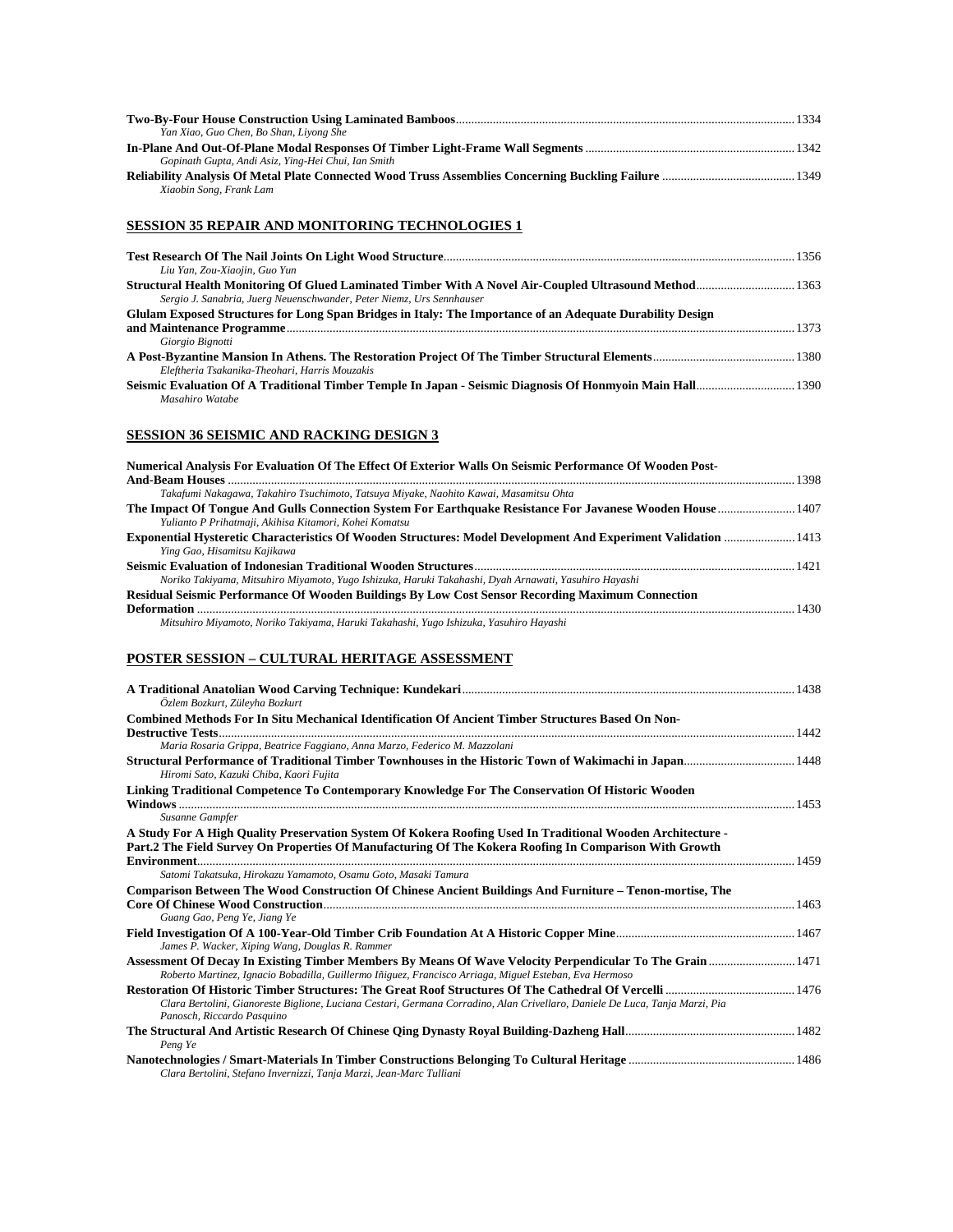| 1492 Structural Characteristics Of The Sustainable Wooden Storehuse In The Mountain Region Of Central Japan  1492 |  |
|-------------------------------------------------------------------------------------------------------------------|--|
| Takahiko Higuchi, Hinako Wakisaka, Shigeo Hoyano, Toshikazu Tsuchimoto                                            |  |
|                                                                                                                   |  |

# **POSTER SESSION – GRADING AND STRUCTURAL TIMBER**

| Ofélia Anjos, Marta Margarido, Isabel Pinto, Arto Usenius, Helena Pereira                                                       |  |
|---------------------------------------------------------------------------------------------------------------------------------|--|
| Strength Of Polish Grown Pine (Pinus Sylvestris L.) Timber. An Attempt Of Determination Of Quality Of Timber                    |  |
|                                                                                                                                 |  |
| Andrzej Noskowiak, Grzegorz Pajchrowski, Grzegorz Szuminski                                                                     |  |
|                                                                                                                                 |  |
| Beatrice Faggiano, Maria Rosaria Grippa, Anna Marzo, Federico M. Mazzolani                                                      |  |
| Beatrice Faggiano, Maria Rosaria Grippa, Anna Marzo, Federico M. Mazzolani                                                      |  |
| Estimation Of Hankinson Formula, Maximum Stress Theory And Tsai-Hill Failure Theory To Determine The                            |  |
| Sei-Chang Oh                                                                                                                    |  |
| Computational And Theoretical Analysis Of Displacement Caused By Shear Force In Beams Of Wood Subject To                        |  |
| Fábio Albino De Souza, Nilson Tadeu Mascia                                                                                      |  |
|                                                                                                                                 |  |
| Wei Guo, Haiqing Ren, Jinghui Jiang, Xiuqing Luo                                                                                |  |
| Ernst Gehri                                                                                                                     |  |
| Takaaki Fujimoto, Kazushige Matsumoto, Yohei Kurata, Satoru Tsuchikawa                                                          |  |
| Nathalie Labonnote, Kjell Arne Malo                                                                                             |  |
| A Multidisciplinary Study Assessing The Properties Of Douglas-Fir Grown In The South West Region Of The                         |  |
|                                                                                                                                 |  |
| Jonathan Bawcombe, Richard Harris, Peter Walker, Martin Ansell                                                                  |  |
|                                                                                                                                 |  |
| Steffen Franke, Pierre Quenneville                                                                                              |  |
| Strength Grading And Prediction Of Shape Stability By Use Of Optical And Laser-Based Scanning Techniques 1560<br>Hans Petersson |  |
| Application Of Nondestructive Techniques To Evaluate The Bending Properties Of Taiwania (Taiwania                               |  |
|                                                                                                                                 |  |
| Te-Hsin Yang                                                                                                                    |  |
| Andreja Kutnar, Lauri Rautkari, Frederick A. Kamke                                                                              |  |
| Reinhard Brandner, Gerhard Schickhofer                                                                                          |  |
| Rune Ziethén, Charlotte Bengtsson                                                                                               |  |
| René Steiger, Martin Arnold, Robert Jockwer                                                                                     |  |
|                                                                                                                                 |  |
| Marie Johansson, Anders Olsson                                                                                                  |  |
| Jan Oscarsson, Anders Olsson, Marie Johansson, Bertil Enquist, Erik Serrano                                                     |  |
|                                                                                                                                 |  |
| G B Walford, J B Chapman                                                                                                        |  |

### **POSTER SESSION - HARDWOODS**

| Analysis Of The Pilot Production Of 10 Wooden Windows Of Sawed Eucalyptus. Study Case: Joinery Madeirarte |  |
|-----------------------------------------------------------------------------------------------------------|--|
|                                                                                                           |  |
| Thaisa Maraues Leite, Akemi Ino                                                                           |  |
|                                                                                                           |  |
| Guido Callegari, Corrado Cremonini, Valeria Marta Rocco, Antonio Spinelli, Roberto Zanuttini              |  |
| <b>POSTER SESSION - GLULAM</b>                                                                            |  |
|                                                                                                           |  |
| Carlito Calil Neto                                                                                        |  |
|                                                                                                           |  |
| Giorgio Bignotti, Giuseppe Zicola                                                                         |  |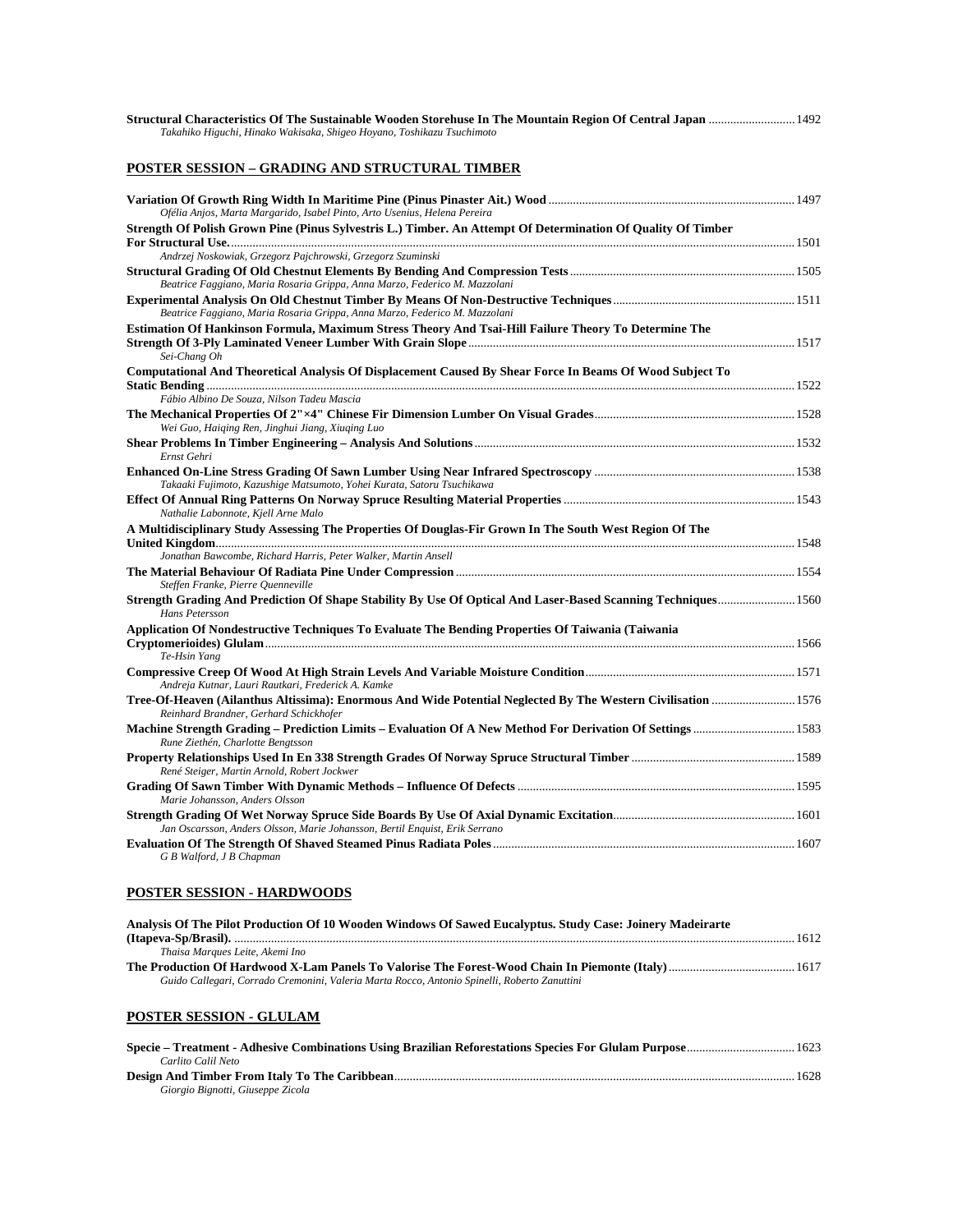| Hiroshi Watanabe                                                                                       |  |
|--------------------------------------------------------------------------------------------------------|--|
|                                                                                                        |  |
| James P. Wacker, James Scott Groenier, Lola E. Hislop, David Strahl, Bill Salsig                       |  |
| Assessment Of Natural And Artificial Ageing Of Glued Laminated Timber. Core Drilling, Shear And        |  |
|                                                                                                        |  |
| Florindo Gaspar, Augusto Gomes, Helena Cruz                                                            |  |
|                                                                                                        |  |
| Martin Lehmann, Maurice Brunner, Sebastian Kraft                                                       |  |
| Advanced, Aesthetic, Durable, Challenging And Reliable New Timber Structures: The Italian Tradition By |  |
|                                                                                                        |  |
| Flavio Albertani, Alessandra Pierantozzi                                                               |  |
| Buan Anshari, Zhongwei Guan, Kohei Komatsu                                                             |  |
| Tobias Biechele, Meng Gong, Ying Hei Chui                                                              |  |
|                                                                                                        |  |
| Erik Serrano, Jan Oscarsson, Bertil Enquist, Magdalena Sterley, Hans Petersson, Bo Källsner            |  |
|                                                                                                        |  |
| Carlito Calil Junior                                                                                   |  |
| Lin Hu, Richard Desjardins                                                                             |  |

# **POSTER SESSION – ENGINEERED WOOD PRODUCTS**

| Effects Of Material Compositions On The Creep Properties Of Wood-Plastic Composites Manufactured By |  |
|-----------------------------------------------------------------------------------------------------|--|
|                                                                                                     |  |
| Song-Yung Wang, Huei-Chin Hsueh, Pei-Yu Kuo, Ming-Jer Tsai, Far-Ching Lin                           |  |
| Emanuela Speranzini, Simone Tralascia                                                               |  |
|                                                                                                     |  |
| Wonwoo Lee, Yoshinori Ohasi                                                                         |  |
| Kei Tanaka, Yuko Demoto, Joji Ouchi, Masafumi Inoue                                                 |  |
| Yoshinori Ohashi, Kazushige Matsumoto, Takuro Hirai                                                 |  |
| Ji-Young Park, Junya Tsuruta, Kei Tanaka, Masafumi Inoue                                            |  |
| David Pope, Julian Marcroft                                                                         |  |
|                                                                                                     |  |
| Koji Adachi, Hidefumi Yamauchi, Katsumi Kojima, Masafumi Inoue                                      |  |
|                                                                                                     |  |
| Lauri Rautkari, Mark Hughes, Milena Properzi, Frédéric Pichelin                                     |  |
| Masatoshi Sato, Motoe Ando, Tomoko Sugimoto, Rokiah Hashim                                          |  |
| Creep Behavior Of Wood I-Joists With Web Openings Exposed To Normal And Low Relative Humidity       |  |
|                                                                                                     |  |
| Richard W. Runyen, David W. Dinehart, Shawn P. Gross, W. Gary Dunn                                  |  |
|                                                                                                     |  |
| Binsheng Zhang, Jan Weckendorf, Abdy Kermani, Tony Fillingham                                       |  |
| Alexandra Thiel, Gerhard Schickhofer                                                                |  |

# **POSTER SESSION - COMPOSITE STRUCTURES**

| Wolfgang Winter, Alireza Fadai, Marjan Maftoon                            |  |
|---------------------------------------------------------------------------|--|
|                                                                           |  |
| Maria Rosa Valluzzi, Enrico Garbin, Massimo Dalla Benetta, Claudio Modena |  |
|                                                                           |  |
| Till Vallée, David Guzman, Simon Hehl, Thomas Tannert                     |  |
| Agron E. Gjinolli, Larry Wainright                                        |  |
|                                                                           |  |
| Alexander Naughton, Mizi Fan                                              |  |
| Jose M. Cabrero, Andreas Heiduschke, Peer Haller                          |  |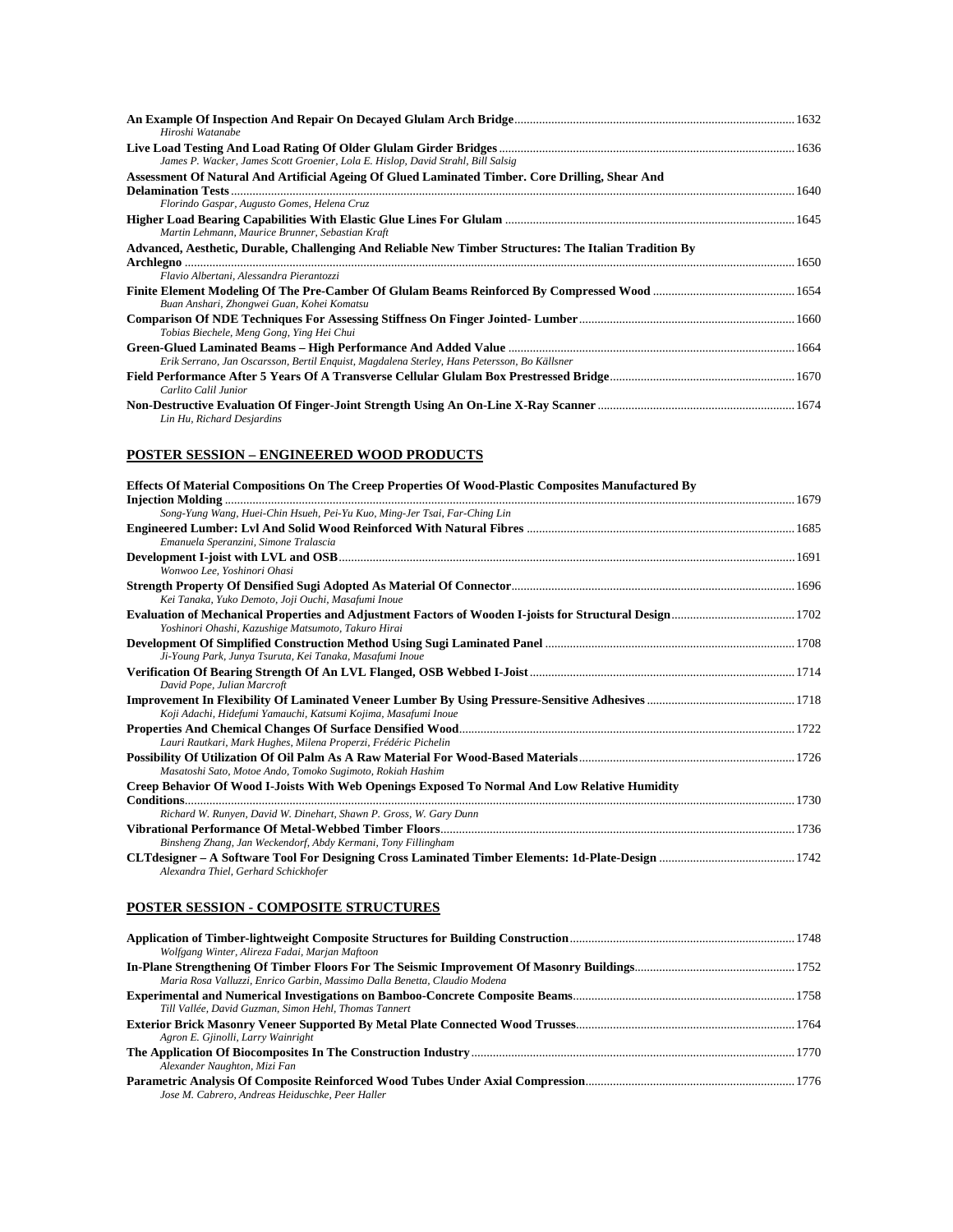| Min-Chyuan Yeh, Yu-Li Lin, Haw-Jang Tsai                                                                   |      |
|------------------------------------------------------------------------------------------------------------|------|
| The New ARPA Research Centre In Ferrara: Composite Wood Panels In Non-Conventional Timber Structures  1786 |      |
| Matteo Cont, Mauro Cantone, Stefano Torresani                                                              |      |
|                                                                                                            |      |
| Krunoslav Pavkovic, Boris Baljkas, Miljenko Haiman                                                         |      |
| Hybrid Wall- And Ceiling-Slabs Made Of Timber And Anhydrite Floor Layer For Multi-Storey Timber Houses -   |      |
| Development And Investigation With Large-Scale Specimens, Numerical Simulation And Close-Range             |      |
|                                                                                                            | 1798 |
| Karl Rautenstrauch, Markus Jahreis, Jens Mueller, Wolfram Haedicke, Christian Dorn                         |      |
|                                                                                                            |      |
| Aleš Kroflic, Igor Planinc, Miran Saje, Goran Turk, Bojan Cas                                              |      |
|                                                                                                            |      |
| Antonio Alves Dias, José Luiz Miotto                                                                       |      |
| Rajendra Rijal, Bijan Samali, Keith Crews, Rijun Shrestha                                                  |      |

#### **VOLUME 3**

| Andreas Heiduschke, Petra Kubowitz, Martin Hamann, Rensteph Thompson, Peer Haller |  |
|-----------------------------------------------------------------------------------|--|
|                                                                                   |  |
| Cláudio H. S. Del Menezzi, Airton M. L. Santos, Geraldo Bortoletto Jr.            |  |
|                                                                                   |  |
| Luís Jorge, Johannes Habenbacher, Bruno Dujic                                     |  |

### **POSTER SESSION - JOINTS**

| Wen-Shao Chang, Kohei Komatsu                                                                            |  |
|----------------------------------------------------------------------------------------------------------|--|
|                                                                                                          |  |
| Maurizio Follesa, Michele Brunetti, Rita Cornacchini, Silvio Grasso                                      |  |
| Carmen Sandhaas, Peter De Vries, Jan-Willem Van De Kuilen                                                |  |
| Till Vallée, Thomas Tannert, Frank Lam                                                                   |  |
| Thomas Tannert, Till Vallée                                                                              |  |
| Tzu-Hsien Shih, Far-Ching Lin                                                                            |  |
| Hiroki Ishiyama, Mikio Koshihara                                                                         |  |
| Study On Strength Mechanism Of Joint System Composed Of Metal Connector And Adhesive In Timber           |  |
| Masafumi Inoue, Risa Tenkumo, Tsuyoshi Sato, Yutaro Nakashiro, Kei Tanaka, Takuro Mori                   |  |
| Francesco Portioli, Renata Marmo, Carla Ceraldi, Raffaele Landolfo                                       |  |
| An Effet Of Lapped Length Of Kanawa-Tsugi Connection On A Bending Performance As A Jpanese Traditional   |  |
| Atsushi Tabuchi, Takuro Mori, Satoru Murakami, Kohei Komatsu                                             |  |
| Ken Kamachi, Masafumi Inoue                                                                              |  |
| Wataru Kambe, Naoyuki Itagaki, Yasuo IIjima                                                              |  |
| Effects Of Metal Plate Connector Size, Orientation And Moisture Content Treatment On Tension Strength Of |  |
| Wei Guo, Benhua Fei, Rongjun Zhao, Haibin Zhou                                                           |  |
| Chun-Young Park, Chul-Ki Kim, Jun-Jae Lee                                                                |  |
|                                                                                                          |  |
| Tinozivashe Zhou, Zhongwei Guan                                                                          |  |
| Felix Scheibmair, Pierre Quenneville                                                                     |  |
|                                                                                                          |  |
| Jørgen L. Jensen, Pierre Quenneville, Makoto Nakatani                                                    |  |
|                                                                                                          |  |
| Makoto Nakatani, Bryan Walford                                                                           |  |
| William Syron, Roberto A. Lopez-Anido, Edwin Nagy                                                        |  |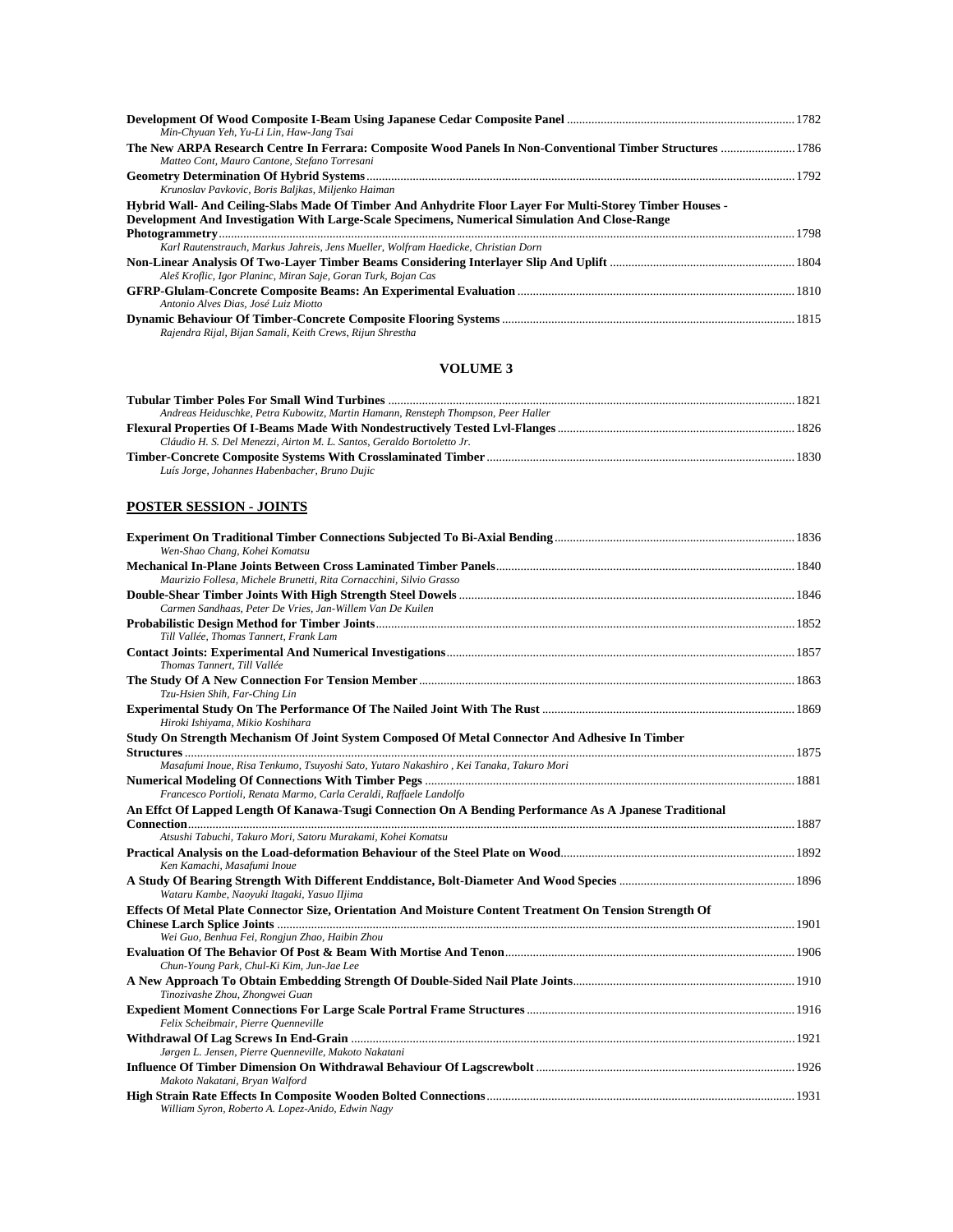| Ali Awaludin, Yoshihisa Sasaki, Akio Oikawa, Takuro Hirai, Toshiro Hayashikawa                         |  |
|--------------------------------------------------------------------------------------------------------|--|
|                                                                                                        |  |
| Michael J. Martignetti, Shawn P. Gross, Sameer S. Fares, David W. Dinehart, Joseph R. Yost             |  |
|                                                                                                        |  |
| Pedro Palma, João Ferreira, Helena Cruz                                                                |  |
| Generation Of Numerical Analysis Models For The Optimization Of Anchorage Solutions With Threaded Bars |  |
|                                                                                                        |  |
| Emilio Martín, Javier Estévez, Dolores Otero, José Antonio Vázquez                                     |  |
|                                                                                                        |  |
| Qing Wang, Ying Hei Chui, Chun Ni, Ian Smith, Andi Asiz                                                |  |
|                                                                                                        |  |
| Nilson Tadeu Mascia, Cláudia Lúcia De Oliveira Santana                                                 |  |
|                                                                                                        |  |
| Ad J. M. Leijten, André J. M. Jorissen                                                                 |  |

#### **POSTER SESSION – BUILDING SYSTEMS**

| Some Similarities On The Making Of The Timberframed Structures In Europe And Japan Via The Examples |  |
|-----------------------------------------------------------------------------------------------------|--|
|                                                                                                     |  |
| Toshikazu Tsuchimoto                                                                                |  |
|                                                                                                     |  |
| Hiroshi Isoda, Naohito Kawai, Mikio Koshihara                                                       |  |
|                                                                                                     |  |
| Giovanni Cenci                                                                                      |  |
|                                                                                                     |  |
| Marcello Borrone, M. Cristina Forlani, D. Radogna                                                   |  |
|                                                                                                     |  |
| <b>Robert Hairstans</b>                                                                             |  |

### **POSTER SESSION – MULTI STOREY BUILDINGS**

| Kamyar Tavoussi, Wolfgang Winter, Tamir Pixner, Michael Kist                                                       |      |
|--------------------------------------------------------------------------------------------------------------------|------|
|                                                                                                                    |      |
| Vladimir Rodríguez                                                                                                 |      |
|                                                                                                                    |      |
| Maurizio Follesa, Paolo Lavisci, Vincenzo Esposito, Lorenzo Panerai, Marco Barone, Dimitri Celli, Stefano Cappelli |      |
|                                                                                                                    |      |
| Nicolas Perez, Alan Tucker, Larry Bellamy, Stephen John, Andrew Buchanan                                           |      |
| Beam And Post System For Non-Residential Multistorey Timber Buildings – Conceptual Framework And Key               |      |
| Issues                                                                                                             | 2032 |
|                                                                                                                    |      |

*Gabriela Tlustochowicz, Abdy Kermani, Helena Johnsson* 

#### **POSTER SESSION REPAIR**

| Alexandre Monteiro De Carvalho, Vítor Garcia Setubal                                                     |      |
|----------------------------------------------------------------------------------------------------------|------|
|                                                                                                          |      |
| Satoru Murakami, Kiho Jung, Akihisa Kitamori, Kohei Komatsu                                              |      |
| Development Of New Seismic Retrofit Unit For Traditional Japanese Style Room In Existing Wooden Post And |      |
|                                                                                                          | 2047 |
| Masafumi Inoue, Junya Tsuruta, Ji-Young Park, Kei Tanaka                                                 |      |
|                                                                                                          |      |
| Andrea Benedetti, Camilla Colla                                                                          |      |
| A Study For A High Quality Preservation System Of Kokera Roofing Used In Traditional Wooden Architecture |      |
|                                                                                                          |      |
| Yuko Taage, Osamu Goto, Hirokazu Yamamoto, Masaki Tamura                                                 |      |
|                                                                                                          |      |
| Roberto Lecomte De Mello                                                                                 |      |
|                                                                                                          |      |
| João Custódio, Helena Cruz, James Broughton                                                              |      |
|                                                                                                          |      |
| Kazuhiro Akashio, Hisashi Matsui, Atsushi Tanaka                                                         |      |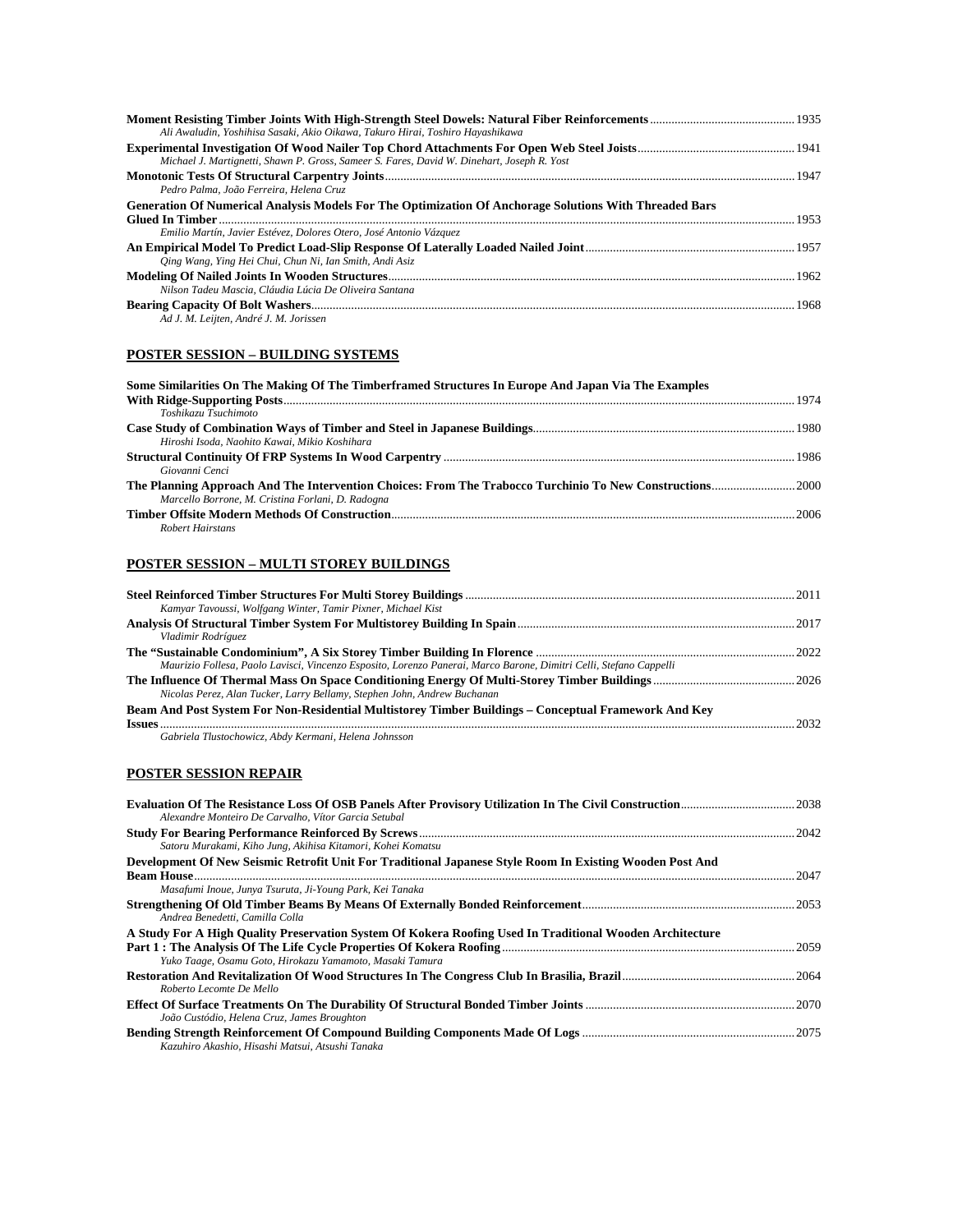### **POSTER SESSION – FAILURE ANALYSIS**

| Jakub Sandak, Anna Sandak, Martino Negri                                                                                                                                      |  |
|-------------------------------------------------------------------------------------------------------------------------------------------------------------------------------|--|
|                                                                                                                                                                               |  |
| Everaldo Pletz, Jorge Daniel De Mello Moura                                                                                                                                   |  |
|                                                                                                                                                                               |  |
| Rostand Moutou Pitti, Frédéric Dubois, Octavian Pop, Nicolat Sauvat, Nicaise Manfoumbi                                                                                        |  |
|                                                                                                                                                                               |  |
| Hitoshi Kuwamura                                                                                                                                                              |  |
|                                                                                                                                                                               |  |
| M. Almudena Majano Majano, Mark Hughes, José L. Fernández-Cabo                                                                                                                |  |
| Uniaxial And Biaxial Tests For Evaluation Of Failure Criterion Of Anisotropic Material Applied To Wood 2109<br>Nilson Tadeu Mascia, Rodrigo Todeschini, Elias Antonio Nicolas |  |

#### **POSTER SESSION – MECHANICAL MODELLING**

| 2151 |
|------|
|      |
|      |

### **POSTER SESSION - FIRE**

| Kazunori Harada, Mio Yoshimura, Keisuke Himoto, Tatsuo Okuda, Tatsuru Suda, Yoshiyuki Suzuki |  |
|----------------------------------------------------------------------------------------------|--|
|                                                                                              |  |
| Joo-Saeng Park, Kweon-Hwan Hwang, Kug-Bo Shim, Moon-Jae Park                                 |  |
|                                                                                              |  |
| Sangsik Jang, Yunhui Kim, Youngik Jang, Iljoong Shin                                         |  |

#### **POSTER SESSION - SEISMIC**

| Experimental Researches of Gypsum Wallboard's Contribution to Lateral Resistance Capacity of Wood Shear                                                 |       |
|---------------------------------------------------------------------------------------------------------------------------------------------------------|-------|
| Minjuan He, Nannan Zhou, Hao Huang                                                                                                                      |       |
| Chun Ni, Kugbo Shim, Erol Karacabeyl                                                                                                                    |       |
| Jurij Jancar, Bruno Dujic                                                                                                                               | .2182 |
| Iztok Šušteršic, Bruno Dujic, Samo Gostic                                                                                                               |       |
| <b>Improvement Technology Of Seismic Performance Of Traditional Wooden Houses By Full Scale Shaking Table</b>                                           | .2193 |
| Yoshimitsu Ohashi, Hidemaru Shimizu, Kyosuke Mukaibo, Emiko Horikawa                                                                                    |       |
| Hirovuki Nakaji, Koji Yamada, Masato Nakao, Yoshiyuki Suzuki                                                                                            |       |
| Takeyoshi Uematsu, Hideki Hirakawa, Takuro Hirai, Daisuke Katayama, Tomokazu Sasaki, Takahiro Chiba, Tsukasa Tomabechi,<br>Masahiko Toda, Yasunobu Noda |       |
| Wei-Ping Chang, San-Hsien Tu, Far-Ching Lin                                                                                                             |       |
| Bo-Yang Cheng, Chiang Wei, Min-Lang Lin, Far-Ching Lin                                                                                                  |       |
| Tomoaki Soma, Masahiro Inayama, Naoto Ando                                                                                                              | .2221 |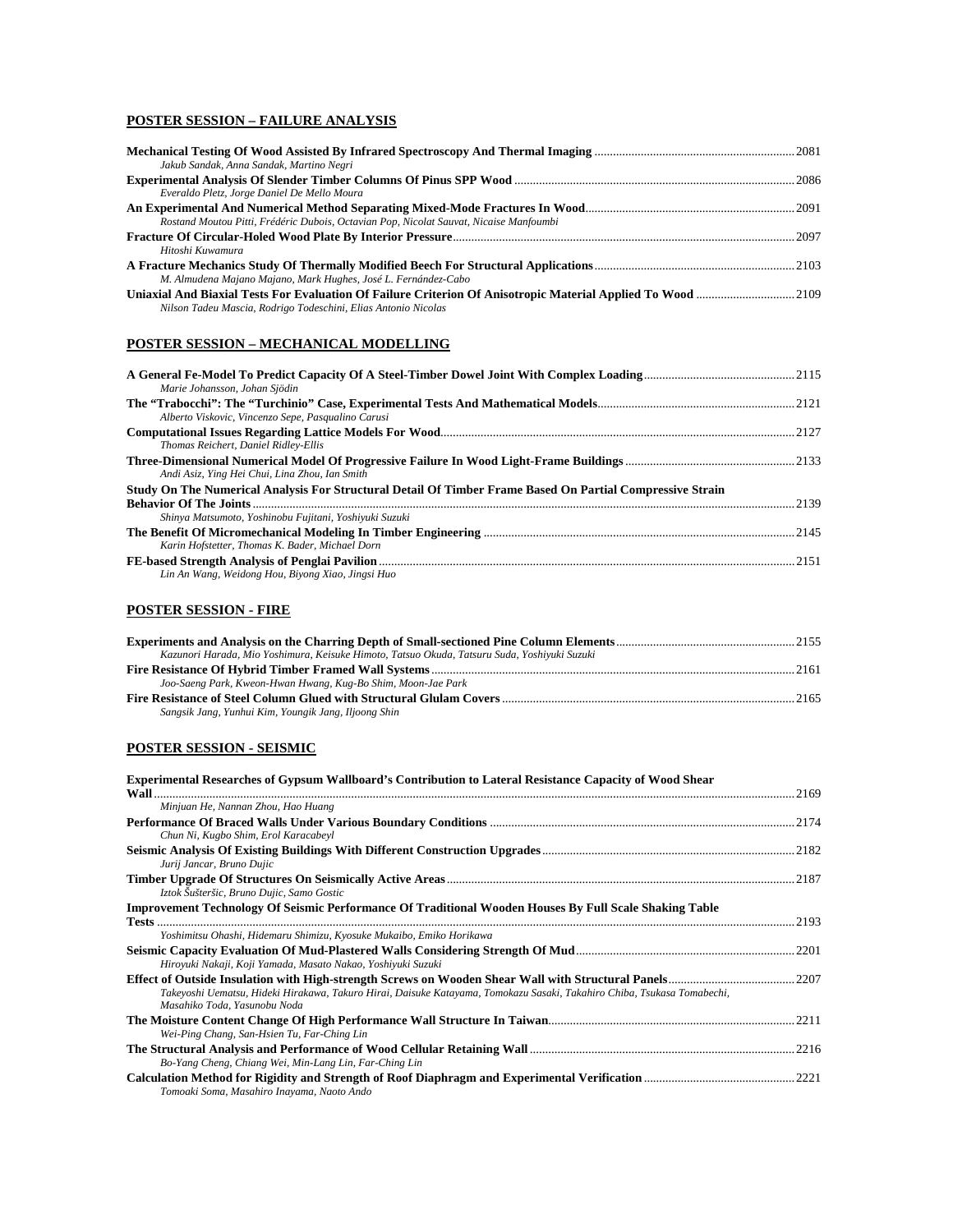| Yoshihiro Kobayashi, Ken Kamachi, Masahiro Inayama                                                                                                                            |  |
|-------------------------------------------------------------------------------------------------------------------------------------------------------------------------------|--|
| Kazuhiro Matsuda, Hiroyasu Sakata, Kazuhiko Kasai<br>Three Dimensional Static and Dynamic Eccentricity of Multi-story Wooden Houses Part 1. Experimental Study2237            |  |
| Shinji Hikita, Kenji Miyazawa, Yasutaka Irie                                                                                                                                  |  |
| Kenji Miyazawa, Kento Suzuki, Yasutaka Irie                                                                                                                                   |  |
| Experiment for Effective Mass and Seismic Behaviour of Furniture - Response Prediction of Wood-Frame House                                                                    |  |
| Tomoya Okazaki, Hiroshi Isoda, Yoshiaki Wakashima                                                                                                                             |  |
| Weichiang Pang, Masood H. Shirazi                                                                                                                                             |  |
| Jebediah S. Wilson, Rakesh Gupta, John W. Van De Lindt, Daniel T. Cox                                                                                                         |  |
|                                                                                                                                                                               |  |
| Andi Asiz, Ying Hei Chui, Ian Smith, Michael Bartlett                                                                                                                         |  |
| Haruhiko Ogawa, Ayumu Mitsuhashi, Hisamitsu Kajikawa, Hiroyuki Noguchi                                                                                                        |  |
| A Study On The Effective Earthquake-Resistant Constructive Planning Of The Wooden Construction With An                                                                        |  |
| Yuka Okada, Hisamitsu Kajikawa, Haruhiko Ogawa, Hiroyuki Noguchi                                                                                                              |  |
| Johan Vessby, Bo Källsner, Ulf Arne Girhammar                                                                                                                                 |  |
|                                                                                                                                                                               |  |
| Clément Boudaud, Stéphane Hameury, Carole Faye, Laurent Daudeville                                                                                                            |  |
| Alexander Salenikovich, Mario Payeur                                                                                                                                          |  |
| Meng Gong, Stephen Delahunty, Y. H. Chui                                                                                                                                      |  |
| Prediction Of Structural Performance Of Sugi Plywood Shear Wall By Computer Simulation Based On Hoffman                                                                       |  |
| Ping Yang, Motoyoshi Ikeda, Yoshiyuki Suzuki                                                                                                                                  |  |
| Horizontal Resistant Force Estimation Of Mud Plastered Walls For A Japanese Traditional Wooden Structure 2311<br>Koji Yamada, Masato Nakao, Yutaka Yamazaki, Yoshiyuki Suzuki |  |
| <b>POSTER SESSION - BRIDGES</b>                                                                                                                                               |  |
|                                                                                                                                                                               |  |
| Tomohiro Chida, Takanobu Sasaki, Humihiko Gotou, Seizo Usuki, Yoshinori Shinohara, Atsushi Toyoda                                                                             |  |
| Design, Construction And Monitoring Of A Bowstring Arch Bridge Made Exclusively Of Timber, CFRP And                                                                           |  |
| Robert Widmann, Urs Meier, Rolf Brönnimann, Philipp Irniger, Andreas Winistörfer                                                                                              |  |
|                                                                                                                                                                               |  |
| <b>POSTER SESSION ROADS</b>                                                                                                                                                   |  |
|                                                                                                                                                                               |  |
| Rihong Zhang, Takao Nakazawa, Yutaka Ilmura, Kazuo Kanemaru                                                                                                                   |  |
| Sandro Fábio César, Rita Dione Araújo Cunha, Sandra Neusa Marchesini Ferreira, Mariella Mendes Revilla                                                                        |  |
|                                                                                                                                                                               |  |
| Ronald K. Faller, David E. Kretschmann, John D. Reid, Jason A. Hascall, Dean L. Sicking                                                                                       |  |
| <b>POSTER SESSION - FACADES</b>                                                                                                                                               |  |
| Frank Lattke                                                                                                                                                                  |  |
|                                                                                                                                                                               |  |
| Stephan Ott, Stefan Winter                                                                                                                                                    |  |
| David Crawford, Robert Hairstans, Ivor Davies                                                                                                                                 |  |
|                                                                                                                                                                               |  |

*José L. Fernández-Cabo, M. Almudena Majano Majano, Luis San-Salvador Ageo, Miguel Ávila Nieto*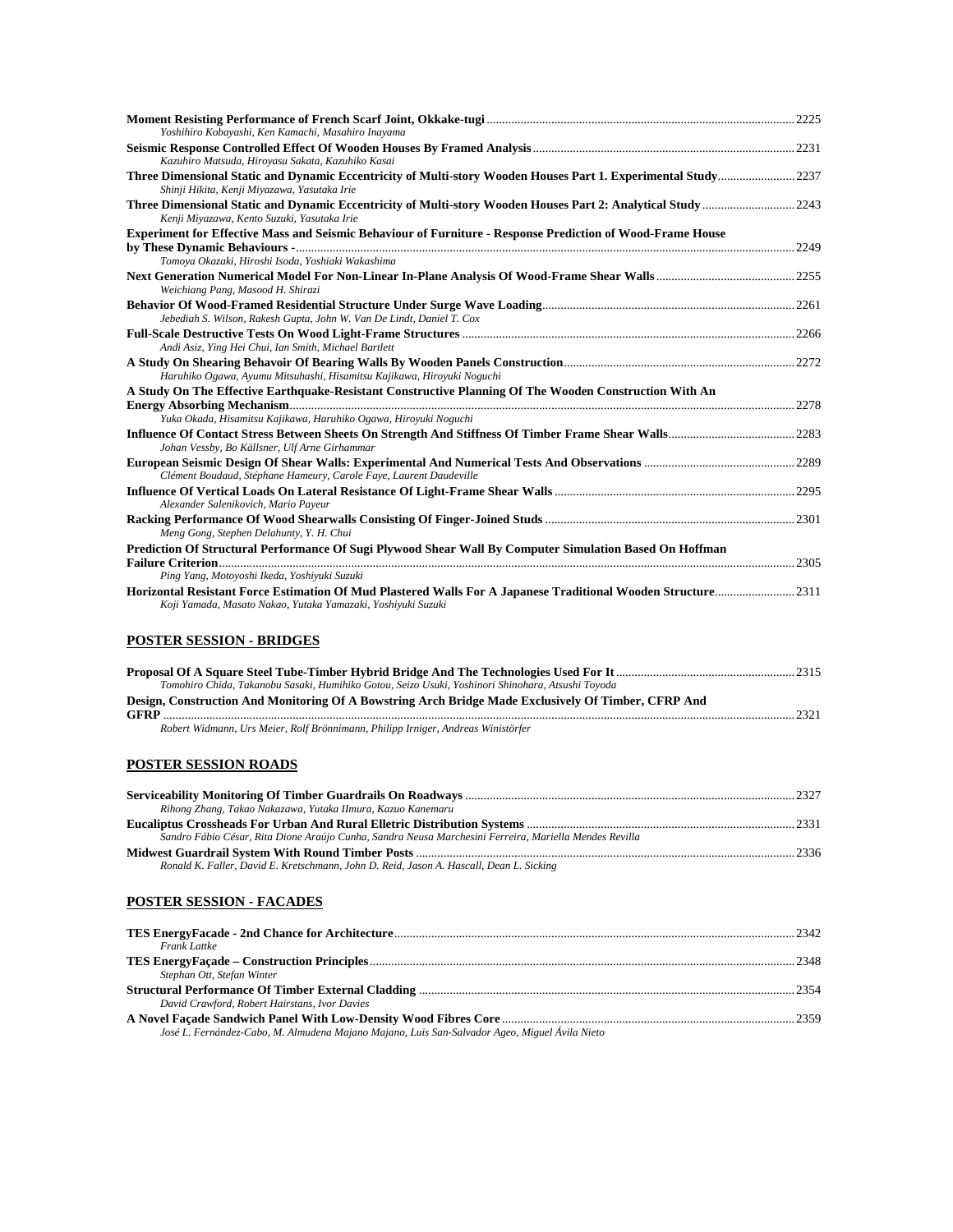#### **POSTER SESSION – ENVIRONMENTAL IMPACT**

| Primary Energy Consumption In Buildings And The Emission-Trading-Scheme: Chances For The Timber Sector?2365<br>Annette Hafner, Philipp Dietsch, Stefan Winter |       |
|---------------------------------------------------------------------------------------------------------------------------------------------------------------|-------|
| Shiro Nakajima, Takafumi Nakagawa                                                                                                                             |       |
| Rosa Maria Bittencourt, Roberto Lecomte de Mello                                                                                                              |       |
| Piergiorgio Rossi                                                                                                                                             | .2379 |
| Yoon-Seong Chang, Se-Jong Kim, Jun-Jae Lee, Hwanmyeong Yeo                                                                                                    |       |
| Selamawit M. Fufa, Per J. Hovde                                                                                                                               |       |
| The Relationship Between The Wood Timber Using Minka (Traditional Japanese Farmhouses) And The Local<br>Masatoshi Sugimori, Natsuko Tamaki                    | .2389 |
| Sandro Fábio César, Rita Dione Araújo Cunha, João Paulo Leite Guedes                                                                                          |       |
| Takanori Arima                                                                                                                                                |       |
| Christelle Ganne-Chédeville, Ingo Mayer, Julien Ropp, Frédéric Pichelin                                                                                       |       |

#### **POSTER SESSION SERVICE LIFE**

| <b>Experimental Decoupling Of Hydrics And Postponed Phenomena Of Timber Structures In Controlled Climate</b> |        |
|--------------------------------------------------------------------------------------------------------------|--------|
|                                                                                                              | .2411  |
| Nicaise Manfoumbi, Nicolas Sauvat, Frédéric Dubois, Octavian Pop                                             |        |
|                                                                                                              |        |
| Shogo Araki, Hideyuki Hirasawa, Takanobu Sasaki, Noboru Nakamura, Seizo Usuki                                |        |
| Prefabricated Insulation Elements For The Improvement Of The Building Stock On The Basis Of Digital          |        |
|                                                                                                              | 2422   |
| Klaudius Henke, Jörg Schaffrath, Stefan Winter                                                               |        |
| Analysis Of Climate Conditions In Crawl Spaces With High Insulated Wooden Floor Plates For Prevention Of     |        |
|                                                                                                              | 2427   |
| Norman Werther, Stefan Winter                                                                                |        |
| Integrated Multidisciplinary Research And Demonstration Project "INTENSYS" For Future Modes Of Living        |        |
|                                                                                                              | 2432   |
| Anton Kraler, Therese Trojer, Michael Flach, Maria Schneider                                                 |        |
|                                                                                                              | . 2438 |
| Martin Häglund, Fredrik Carlsson                                                                             |        |
|                                                                                                              |        |
| Edna Moura Pinto, Carlito Calil Junior                                                                       |        |

#### **POSTER SESSION - SPECIALS**

| Harri Metsälä                                                                                          |  |
|--------------------------------------------------------------------------------------------------------|--|
|                                                                                                        |  |
| Rosa Maria Bittencourt                                                                                 |  |
| A Study On The Educational Effect Of The Timber Building Design With The Regional Timbers Based On The |  |
|                                                                                                        |  |
| Katsuhiko Kohara, Mitsutaka Tsuji                                                                      |  |
|                                                                                                        |  |
| Hidevuki Hirasawa, Megumi Takeuchi, Shoya Ikeda, Jun Tonuma, Tetsuya Sato                              |  |
|                                                                                                        |  |
| Paulo Cachim                                                                                           |  |
|                                                                                                        |  |
| Anton Kraler, Barbara Reichhold                                                                        |  |

#### *Anton Kraler, Barbara Reichhold*

#### **SESSION 37 JOINTS AND FASTENERS 7**

| Rohana Hassan, Azmi Ibrahim, Zakiah Ahmad                  |  |
|------------------------------------------------------------|--|
|                                                            |  |
| Florian Prat-Vincent, Colin Rogers, Alexander Salenikovich |  |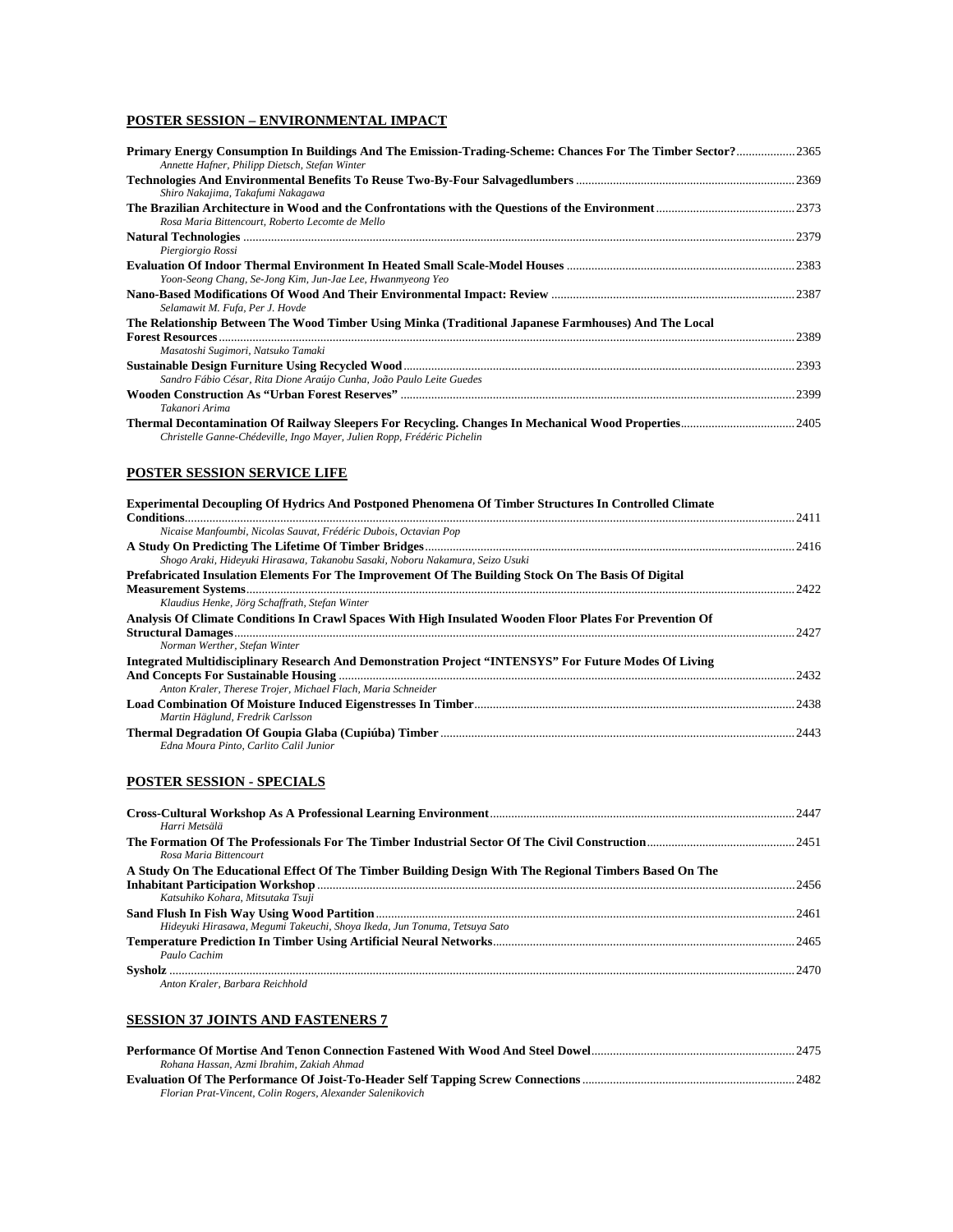| Karl Rautenstrauch, Wolfram Hädicke, Astrid Löffler, Jens Mueller              |  |
|--------------------------------------------------------------------------------|--|
|                                                                                |  |
| Ali Awaludin, Yoshihisa Sasaki, Akio Oikawa, Takuro Hirai, Toshiro Hayashikawa |  |
|                                                                                |  |
| Maria Adelaide Parisi, Carlo Poggi, Giulia Fava, Chiara Tardini                |  |

#### **SESSION 38 MULTI-STOREY BUILDINGS 1**

| Tzofit Shmuelly-Kagami                                                                                  |      |
|---------------------------------------------------------------------------------------------------------|------|
| The Middle Rise Housing And Public Buildings, Using The Heavy Timber And Hybrid Frames With Steel Plate |      |
|                                                                                                         | 2527 |
| Vladimir Bilek, Vaclav Rojik, Jiri Karas, Zbynek Svoboda, Milan Peukert, Lubomir Krov, Michal Panek     |      |
|                                                                                                         | 2536 |
| Martin Teibinger, Johann Charwat-Pessler                                                                |      |
|                                                                                                         | 2544 |
| Kevin Cheung                                                                                            |      |
|                                                                                                         |      |
| Thomas Leung, Andi Asiz, Ying Hei Chui, Lin Hu, Mohammad Mohammad                                       |      |

### **SESSION 39 ENVIRONMENTAL IMPACT 2**

| Defining An Environmental Index To Compare Light-Frame Wood Wall Assemblies Using Life-Cycle Assessment2561 |      |
|-------------------------------------------------------------------------------------------------------------|------|
| Caroline D. Frenette, Cécile Bulle, Robert Beauregard, Alexander Salenikovich, Dominique Derome             |      |
|                                                                                                             |      |
| Cristina Benedetti, Marco Baratieri, Giuliana Leone, Tanja Mimmo, Gabriele Paglialonga                      |      |
| Integrated Multidisciplinary Research And Demonstration Project "INTENSYS" For Future Modes Of Living       |      |
|                                                                                                             | 2579 |
| Michael Flach, Maria Schneider, Anton Kraler, Therese Trojer, Georg Wieland, Conrad Brinkmeier              |      |
|                                                                                                             |      |

#### **SESSION 40 BUILDING SYSTEMS 2**

| The Development Of The Rigid Frame Wooden House Structure Jointed With Glued-In Hardwood Dowels. -  |  |
|-----------------------------------------------------------------------------------------------------|--|
|                                                                                                     |  |
| Naoyuki Itagaki, Wataru Kambe, Benitez G. Alejandro, Yoshimitsu Ohashi, Yasuo Okazaki, Yasuo IIjima |  |
|                                                                                                     |  |
| Roberto Lecomte De Mello, Julio Eustaguio De Melo, Filipe Berutti Monteserrat, Daniel Lacerda       |  |
|                                                                                                     |  |
| Mauro Augusto Demarzo, Francisco Antonio Rocco Lahr, André Luis Christóforo                         |  |
|                                                                                                     |  |
| Changsuk Song, Tomoaki Soma, Masahiro Inayama, Naoto Ando                                           |  |
|                                                                                                     |  |

*Inayama Masahiro* 

#### **SESSION 41 – SPECIALS 1**

| Jörn Von Grabe, Philipp Dietsch, Stefan Winter                                                                     |  |
|--------------------------------------------------------------------------------------------------------------------|--|
|                                                                                                                    |  |
| Tina Bringslimark, Anders O. Nyrud                                                                                 |  |
|                                                                                                                    |  |
| Far-Ching Lin                                                                                                      |  |
|                                                                                                                    |  |
| Atsushi Tabuchi, Shinsak Munemoto                                                                                  |  |
|                                                                                                                    |  |
| Susanne Gampfer, Wolfgang Hub, Hermann Kaufmann, Philipp Dietsch, Jörn Von Grabe, Michael Merk, Peter Mestek, Jörg |  |

*Schaffrath, René Stein, Stefan Winter, Norman Werhter, Arthur Wolfrum* 

#### **SESSION 42 SEISMIC AND RACKING DESIGN 4**

| Dependence of Ultimate Seismic Performance on Specifications of Column-end Joints in 3-story Wood Houses2670 |  |
|--------------------------------------------------------------------------------------------------------------|--|
| Tatsuya Miyake, Takafumi Nakagawa, Takahiro Tsuchimoto, Hiroshi Isoda, Naohito Kawai                         |  |
|                                                                                                              |  |
| Hiroyasu Sakata, Shota Nakano, Hiromichi Ito, Azuma Fujishiro, Hitoshi Ooguchi                               |  |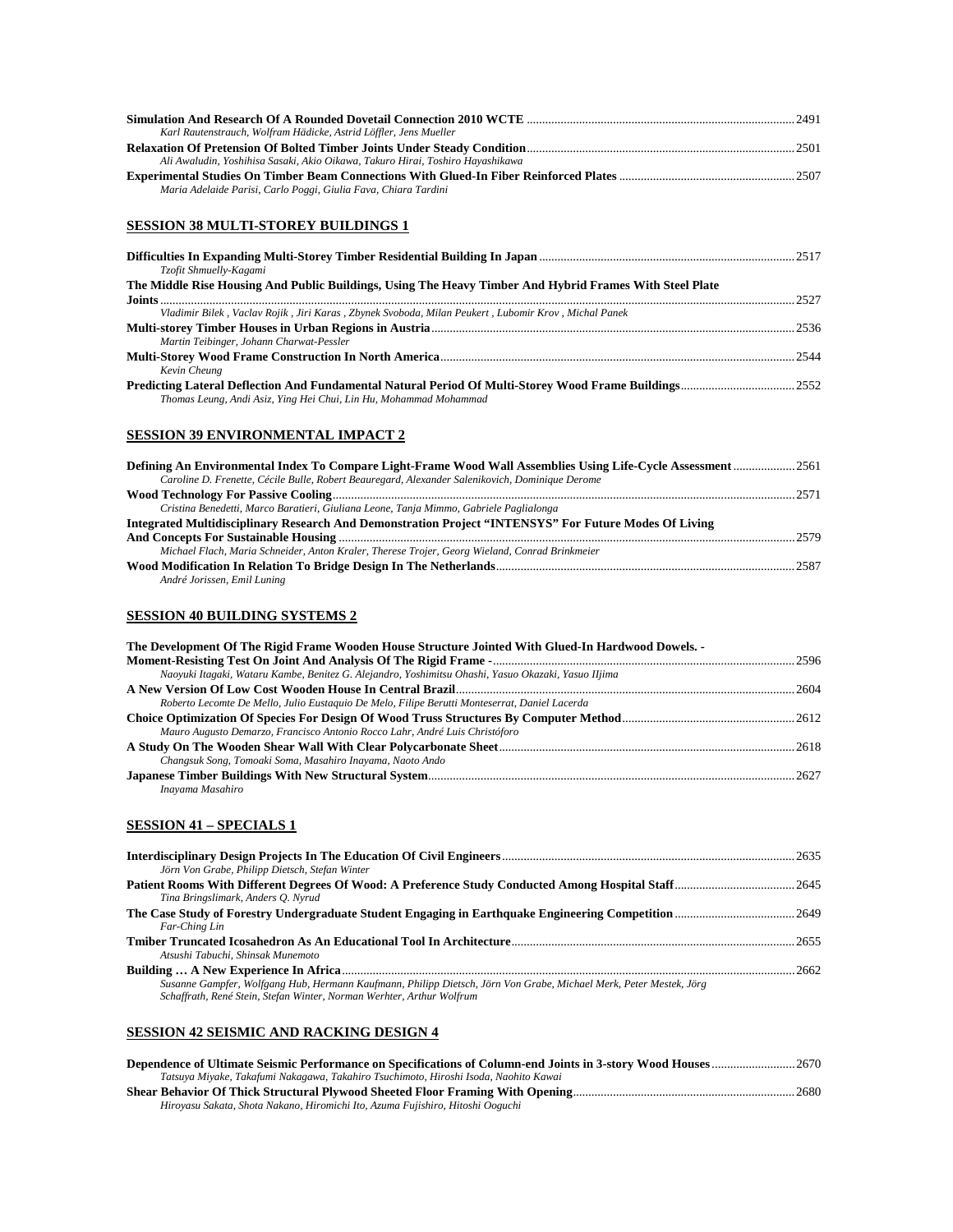| Borien Yeh, Ed Keith                                                                                          |      |
|---------------------------------------------------------------------------------------------------------------|------|
| <b>Torsional Seismic Response Reduction By Passive Control Devise For Conventional Post-And-Beam Onestory</b> | 2698 |
| Yoshihiro Yamazaki, Kazuhiko Kasai, Hiroyasu Sakata                                                           |      |
| Prediction Of Non-Linear Load-Deformation Curves Of Various Types Of Mud Shear Walls Subjected To Lateral     | 2708 |
| Kohei Komatsu, Akihisa Kitamori, Kiho Jung, Takuro Mori                                                       |      |

#### **SESSION 43 JOINTS AND FASTENERS 8**

| Deformation Behavior Simulation For Timber Joints - Modeling Of Tenon Joint With Wooden Pin And |       |
|-------------------------------------------------------------------------------------------------|-------|
|                                                                                                 | -2716 |
| Toshiaki Sato, Kaori Fujita                                                                     |       |
|                                                                                                 |       |
| Bettina Franke, Pierre Ouenneville                                                              |       |

#### **VOLUME 4**

| Steffen Franke, Pierre Ouenneville                        |  |
|-----------------------------------------------------------|--|
|                                                           |  |
| Hugh Morris, Pierre Quenneville                           |  |
|                                                           |  |
| Zhongwei Guan, Kohei Komatsu, Kiho Jung, Akihisa Kitamori |  |

# **SESSION 44 MECHANICAL MODELLING 2**

| Two-Dimensional Numerical Framework For The Nonlinear Static And Dynamic Analysis Of Lightframe Wood |      |
|------------------------------------------------------------------------------------------------------|------|
|                                                                                                      | 2757 |
| Ioannis P. Christovasilis. Andre Filiatrault                                                         |      |
|                                                                                                      | 2765 |
| Patricia Hamm, Antje Richter, Stefan Winter                                                          |      |
|                                                                                                      |      |
| Kirsi Jarnerö, Anders Brandt, Anders Olsson                                                          |      |
|                                                                                                      |      |
| Ivan Glisovic, Bosko Stevanovic                                                                      |      |
|                                                                                                      |      |

### **SESSION 45 FIRE SAFETY 1**

| Andrea Frangi, Mario Fontana, Erich Hugi, Reinhard Wiederkehr |  |
|---------------------------------------------------------------|--|
|                                                               |  |
| Julie Bregulla, Sandy Mackay, Stuart Matthews                 |  |
|                                                               |  |
| Tatsuru Suda, Yoshiyuki Suzuki, Kazunori Harada               |  |
|                                                               |  |
| René Stein, Stefan Winter                                     |  |
|                                                               |  |
| Ling Lu, O. B. Isgor, George Hadjisophocleous                 |  |

#### **SESSION 46 BUILDING SYSTEMS 3**

|                                                                                                       | -2840  |
|-------------------------------------------------------------------------------------------------------|--------|
| Enrico Vizio, Paolo Scoglio                                                                           |        |
|                                                                                                       |        |
| Se-Jong Kim, Jun-Jae Lee                                                                              |        |
|                                                                                                       | - 2856 |
| Gregory Nolan                                                                                         |        |
| Timber House Structure With Uruguayan Wood - Development Of Structural Method And Study On Structural |        |
|                                                                                                       | 2865   |
| Alejandro Benitez, Naoyuki Itagaki                                                                    |        |
|                                                                                                       | 2876   |
| Jorge Branco, João Paulo Araújo                                                                       |        |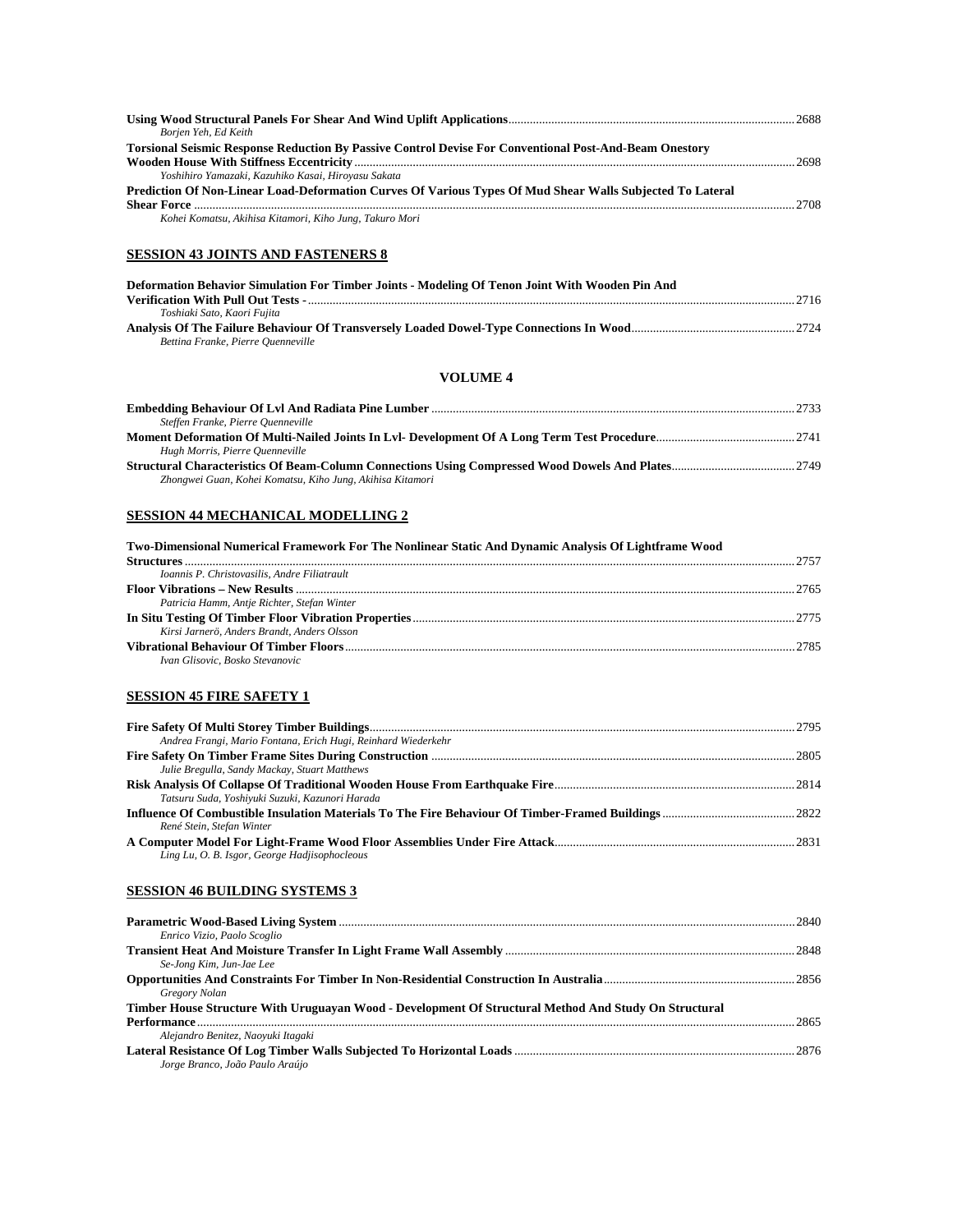#### **SESSION 47 SPECIALS 2**

| Francesco Negro, Corrado Cremonini, Milena Properzi, Roberto Zanuttini                                   |        |
|----------------------------------------------------------------------------------------------------------|--------|
| Franz Dolezal, Martin Teibinger, Thomas Bednar                                                           |        |
| Stability Of Room Temperature Cure Epoxy Adhesives For Timber Structures Under Creep Loading In Tension  |        |
|                                                                                                          |        |
| Martin P. Ansell, Adlin S. M. Roseley, Dave Smedley                                                      |        |
|                                                                                                          |        |
| Katja Vahtikari, Jonna Silvo, Tiina Vainio-Kaila                                                         |        |
| The Present Situation Of Wooden Schools In Japan - The Transition Of The Total Amount And Method Of Wood |        |
|                                                                                                          | - 2915 |
| Takahiko Higuchi, Satoru Nagasawa, Koichi Matsuno, Masahiro Matsuda, Masahiko Shinozaki                  |        |

#### **SESSION 48 SEISMIC AND RACKING DESIGN 5**

| Frank Lam, Minghao Li, Ricardo O. Foschi, Shiro Nakajima, Naohito Kawai, Chikahiro Minowa, Minoru Okabe, Nobuyoshi |  |
|--------------------------------------------------------------------------------------------------------------------|--|
| Yamaguchi, Takafumi Nakagawa                                                                                       |  |
|                                                                                                                    |  |
| Maurizio Follesa, Chun Ni, Marjan Popovski, Erol Karacabeyli                                                       |  |
|                                                                                                                    |  |
| Minjuan He, Hao Huang, Nannan Zhou                                                                                 |  |
|                                                                                                                    |  |
| Asif Igbal, Stefano Pampanin, Alessandro Palermo, Andrew H. Buchanan                                               |  |
|                                                                                                                    |  |
| D. Pino, S. Pampanin, D. Carradine, B. Deam, A. H. Buchanan                                                        |  |

#### **SESSION 49 JOINTS AND FASTENERS 9**

| Albino Angeli, Matteo Moretton, Andrea Polastri, Maurizio Piazza, Roberto Tomasi |  |
|----------------------------------------------------------------------------------|--|
|                                                                                  |  |
| Pierre Quenneville                                                               |  |
|                                                                                  |  |
| David Carradine, Michael Newcombe, Andrew Buchanan                               |  |
|                                                                                  |  |
| Jørgen Lauritzen Jensen, Pierre Ouenneville                                      |  |
|                                                                                  |  |
| Andrew Thomson, Richard Harris, Pete Walker, Martin Ansell                       |  |

# **SESSION 50 MECHANICAL MODELLING 3**

| Frédéric Dubois, Octavian Pop, Jean-Marie Husson, Nicolas Sauvat                                               |  |
|----------------------------------------------------------------------------------------------------------------|--|
|                                                                                                                |  |
| Myriam Chaplain, Gérard Valentin                                                                               |  |
| Experimental And Fe Analysis Of Invariant Integral In Wood Specimen Using The Full Field Optical Technique3020 |  |
| Meite Mamadou, Octavian Pop, Frédéric Dubois, Joseph Absi                                                      |  |
|                                                                                                                |  |
| Hitoshi Kuwamura                                                                                               |  |
|                                                                                                                |  |
| Kei Maeda, Masamitsu Ohta, Ikuo Momohara                                                                       |  |

#### **SESSION 51 FIRE SAFETY 2**

| Jean-Luc Sandoz                                                                                     |  |
|-----------------------------------------------------------------------------------------------------|--|
| Numerical And Experimental Thermal-Structural Behaviour Of Laminated Veneer Lumber (Lyl) Exposed To |  |
|                                                                                                     |  |
| Massimo Fragiacomo, Agnese Menis, Peter J. Moss, Isaia Clemente, Andrew H. Buchanan                 |  |
|                                                                                                     |  |
| James O'Eill, David Carradine, Peter J. Moss, Massimo Fragiacomo, Andrew H. Buchanan                |  |
|                                                                                                     |  |
| Simon Schnabl, Goran Turk, Igor Planinc                                                             |  |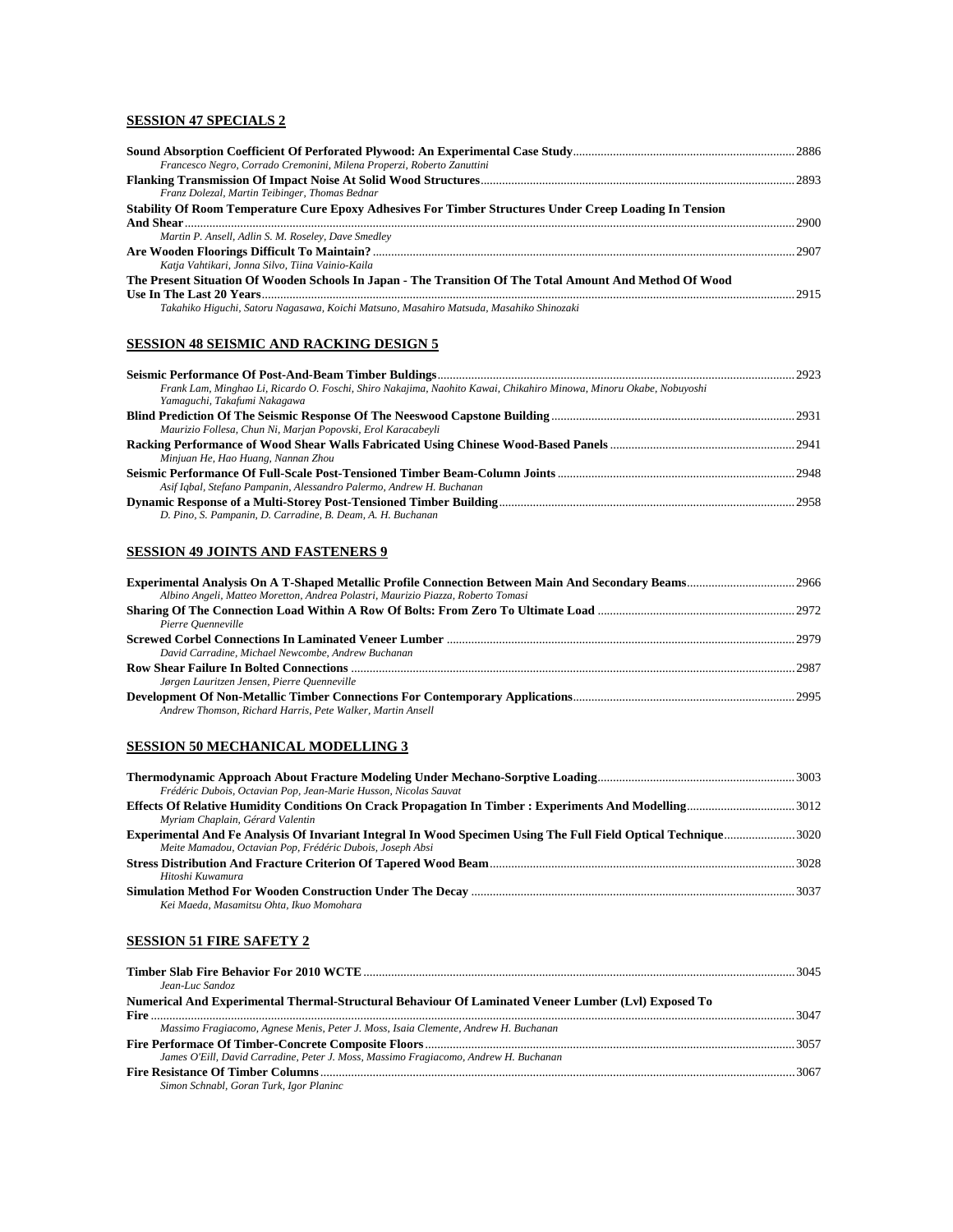### **SESSION 52 BUILDING SYSTEMS 4**

### **SESSION 53 SPECIALS 3**

| Nick Savage, Abdy Kermani, Hexin Zhang                                                                     |  |
|------------------------------------------------------------------------------------------------------------|--|
|                                                                                                            |  |
| Lauri Rautkari, Andreja Kutnar, Mark Hughes, Frederick A. Kamke                                            |  |
| Characterization Of The Behavior Of Sablot (Litsea Glutinosa), Lour Rob. As Binder For Aggregates For Low- |  |
|                                                                                                            |  |
| Norma A. Esguerra                                                                                          |  |
|                                                                                                            |  |
| Ingo Mayer, Christelle Ganne-Chédeville, Julien Ropp, Urs Von Arx, Frédéric Pichelin                       |  |
|                                                                                                            |  |
| Ayse Nesen Surmeli, Geert Ravenshorst, Jan-Willem Van De Kuilen                                            |  |

#### **SESSION 54 SEISMIC AND RACKING DESIGN 6**

| Moon-Jae Park, Kweon-Hwan Hwang, Joo-Saeng Park, Kug-Bo Shim                                                                 |      |
|------------------------------------------------------------------------------------------------------------------------------|------|
|                                                                                                                              |      |
| John W. Van De Lindt, Shiling Pei, Steven E. Pryor, Douglas Rammer, Hidemaru Shimizu, Kazuki Tachibana, Hiroshi Isoda, Izumi |      |
| Nakamura                                                                                                                     |      |
|                                                                                                                              |      |
| Kug-Bo Shim, Kweon-Hwan Hwang, Joo-Saeng Park, Moon-Jae Park                                                                 |      |
|                                                                                                                              |      |
| Steven E. Pryor, John W. Van De Lindt, Shiling Pei                                                                           |      |
| Simplified Direct Displacement Design Of Sixstory Neeswood Capstone Building And Pre-Test Seismic                            |      |
|                                                                                                                              | 3178 |
| Weichiang Pang, David Rosowsky, John Van De Lindt, Shiling Pei                                                               |      |

#### **SESSION 55 JOINTS AND FASTENERS 10**

| Dolores Otero, Javier Estévez, Emilio Martín, José A Vázquez                                                  |  |
|---------------------------------------------------------------------------------------------------------------|--|
|                                                                                                               |  |
| Dennis Schoenmakers, André Jorissen, Ad Leijten                                                               |  |
| Determining Suitable Spacings and Distances for Self-tapping Screws by Experimental and Numerical Studies3204 |  |
| Thomas Uibel, Hans Joachim Blab                                                                               |  |
| Finite Element Simulation Of Mechanical And Moisture-Related Stresses In Laterally Loaded Multi-Dowel         |  |
|                                                                                                               |  |
| Sigurdur Ormarsson, Ola Dahlblom, Michael Julsbo Nygaard                                                      |  |
|                                                                                                               |  |
| Yoshiaki Wakashima, Kenho Okura, Kazuo Kyotani                                                                |  |

#### **SESSION 56 ARCHITECTURE AND STRUCTURES 1**

| Thomas Nordh, Johannes Tüll, Egil Bartos, Anders Neregård, Elzbieta Lukaszewska                         |  |
|---------------------------------------------------------------------------------------------------------|--|
| Cognition On Planning Wooden School Architecture? Analysis Of The Nationwide Survey Of Excellent Wooden |  |
|                                                                                                         |  |
| Masako Miyasaka, Satoru Nagasawa, Masahiko Shinozaki, Takahiko Higuchi, Masahiro Matsuda                |  |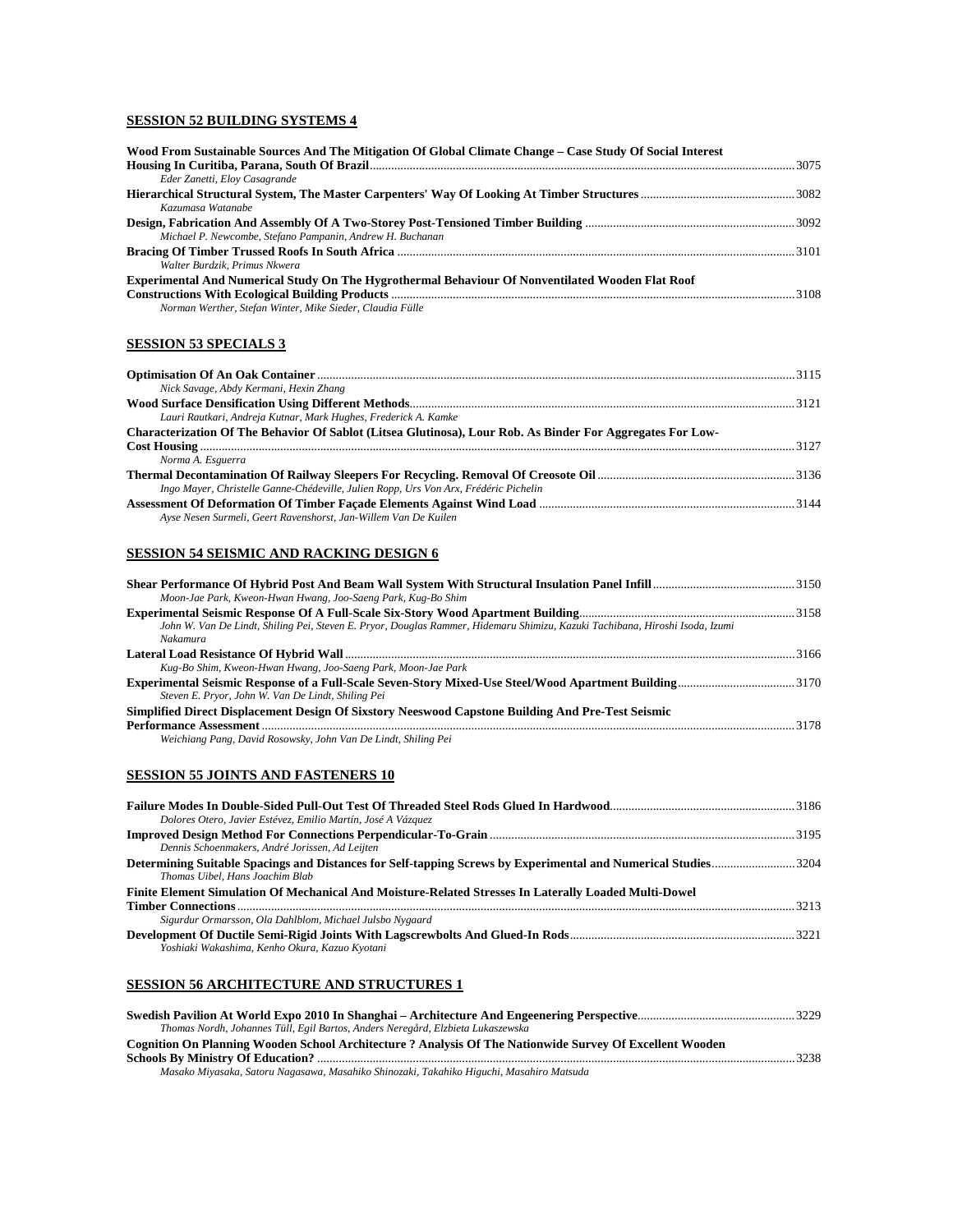| Koichi Matsuno, Toyohiko Yamabe, Junichi Sugawara, Shingo Takishima, Masaya Fujimoto, Shu Mizuhara, Keichi Katori, Yoichi |      |
|---------------------------------------------------------------------------------------------------------------------------|------|
| <i>Matsumoto</i>                                                                                                          |      |
|                                                                                                                           |      |
| Oswald Grömminger, Gianluca Endrizzi, Daniel Moroder, Erika Putzer                                                        |      |
| A Tortoise-Shaped Glulam Wine Cellar In Middle Italy: A Glulam Sculpture For A New Architectural                          |      |
|                                                                                                                           | 3260 |
| Guido Bottanelli, Morris Albertani                                                                                        |      |
|                                                                                                                           |      |

#### **SESSION 57 FIRE SAFETY 3**

| Joachim Schmid, Jürgen König, Jochen Köhler                                                          |  |
|------------------------------------------------------------------------------------------------------|--|
|                                                                                                      |  |
| Hisa Takeda                                                                                          |  |
| Fire Performance Of The Joint Between A Nonload-Bearing Timber-Frame Exterior Wall And A Hollow-Core |  |
|                                                                                                      |  |
| Markku Karjalainen, Tuuli Oksanen                                                                    |  |
| Kathinka Leikanger Friquin, Mads Grimsbu, Per Jostein Hovde                                          |  |

#### **SESSION 58 MECHANICAL MODELLING 4**

| Bo-Han Xu, Abdelhamid Bouchaïr, Mustapha Taazount                                                              |  |
|----------------------------------------------------------------------------------------------------------------|--|
| Elasto-Plastic Pasternak Model Simulation Of Static And Dynamic Loading Tests Of Traditional Wooden Frames3309 |  |
| Hideaki Tanahashi, Yoshiyuki Suzuki                                                                            |  |
|                                                                                                                |  |
| Vanessa Baño, Francisco Arriaga, Azahara Soilán, Manuel Guaita                                                 |  |
|                                                                                                                |  |
| Jan Oscarsson, Anders Olsson, Bertil Enquist                                                                   |  |

### **SESSION 59 REPAIR AND MONITORING TECHNOLOGIES 2**

| -3369 |
|-------|
|       |

*John C Moore, Rex Glencross-Grant, Robert Patterson* 

### **SESSION 60 SEISMIC AND RACKING DESIGN 7**

| Weichiang Pang, David Rosowsky                                                                                                                   |  |
|--------------------------------------------------------------------------------------------------------------------------------------------------|--|
| The Development Of A Hybrid Racking Panel – Appraisal Of Methods For Strength And Stiffness Calculation 3385<br>Kenneth Leitch, Robert Hairstans |  |
| Marjan Popovski, Johannes Schneider, Matthias Schweinsteiger                                                                                     |  |
| Lateral Load-Beariing Capacity Of Wood Diaphragm In Hybrid Structure With Concrete Frame And Timber                                              |  |
| <b>Floor</b><br>Shuo Li, Minjuan He, Suvi Guo, Chun Ni                                                                                           |  |
|                                                                                                                                                  |  |
| Bo Källsner, Ulf Arne Girhammar, Johan Vessby                                                                                                    |  |

#### **SESSION 61 BUILDING SYSTEMS 5**

|                                                             | 3420 |
|-------------------------------------------------------------|------|
| Tuomo Poutanen. Caterina Ovazza                             |      |
|                                                             |      |
| Gabriela Tlustochowicz, Helena Johnsson, Ulf Arne Girhammar |      |